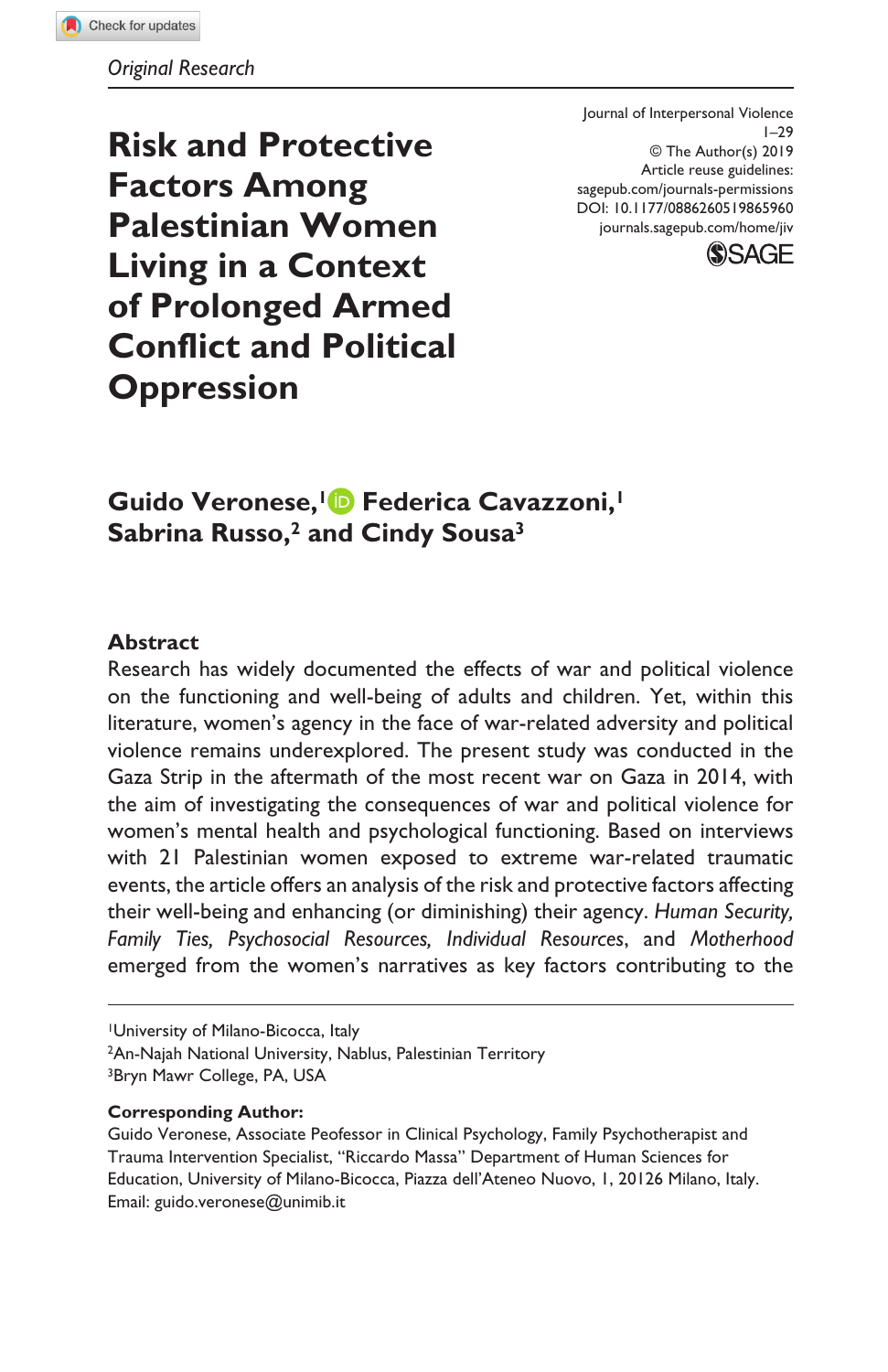maintenance of positive psychological *functioning* and the ability to adjust to traumatic war events in the aftermath of acute armed conflict. These exploratory findings suggest that Palestinian women display a high level of functioning and resources for adjustment that is preserved after periods of devastating armed conflict. The study draws attention to a set of protective factors for the well-being of women and their families when living with chronic political violence.

#### **Keywords**

women, war, political oppression, risk and protective factors

## **Introduction**

Women experiencing war and political violence are exposed to a wide range of traumatic experiences such as loss of their homes, relatives, children, and other forms of severe violence and abuse that can undermine their physical and psychological functioning (Cohn, 2013). Within political violence, women tend to face risks that are distinct from those of other populations, including increased burdens related to health, safety, and parenting (Al Gasseer, Dresden, Keeney, & Warren, 2004; United Nations Research Institute for Social Development [UNRISD], 2005). Studies that have examined the role of gender in relationship to outcomes of political violence have found that war-related hardships and adversities seem to affect women and men differently (Ahern et al., 2004; Carballo, Simic, & Zeric, 1996; Rehn & Sirleaf, 2002; Usta, Farver, & Zein, 2008). Armed conflicts tend to work alongside other risks within women's social and political contexts. Women in these settings tend to be at greater risk of widowhood, unemployment, poverty, and losing their homes, which further exacerbates gender inequalities and discrimination (UNEGEEW, 2013). Perhaps because of these distinct risks within their environments, women have been found to display more severe symptoms of distress and mental illness, including posttraumatic stress disorder (PTSD), than men as an outcome of war (Adams & Boscarino, 2006; Brewin, Andrews, & Valentine, 2000; Kimhi & Shamai, 2006; Zeidner, 2006). Scholarship suggests that women are twice as likely as men to develop PTSD as direct consequence of armed conflict (Eytan et al., 2004; Plümper & Neumayer, 2006; Solomon, Gelkopf, & Bleich, 2005).

Although war-related traumatic events, extreme violence, and political oppression are linked to serious psychological burden and mental illness (de Jong, Komproe, & Van Ommeren, 2003; Mollica & Caspi-Yavin, 1991), they can also lead to the discovery of unexpected resources, personal growth, and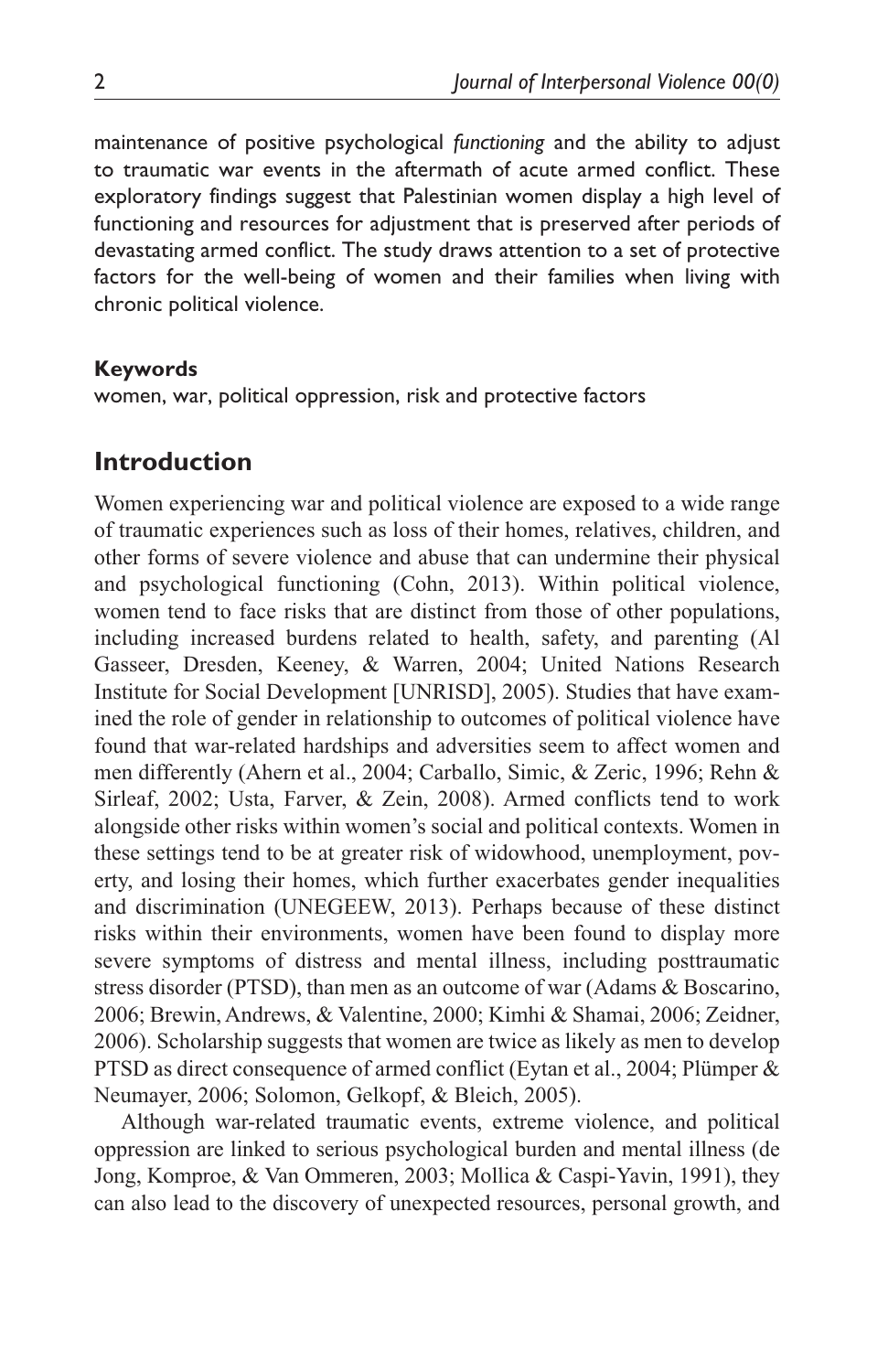agency (Diab, Isosävi, Qouta, Kuittinen, & Punamäki, 2017; Lenette, Brough, & Cox, 2012; Veronese, Pepe, Massaiu, De Mol, & Robbins, 2017). Women living in contexts of war tend to cope with everyday traumatic experiences, with some even reporting positive outcomes following exposure to war-related events (Calhoun, Cann, & Tedeschi, 2010; Hirsch & Lazar, 2012; Hobfoll et al., 2007). The ability to adapt and maintain positive functioning in the face of hardship is typically described as *resilience* (Masten, 2001; Rutter, 1985; Werner, 1984). Increasingly, resilience is conceptualized as neither the exception nor a static trait or outcome that people possess or lack. A growing body of scholarship on the topic highlights that even within extreme situations like war, people regularly emerge much better than might be expected—and cope through a variety of means within ongoing dynamic processes (Barber, 2013). As we understand resilience as an ongoing, fluid process, we can also better attend to the imperative to not constrict our idea of resilience to the realm of an individual, but rather ought to consider how resilience is continuously built and rebuilt within families and communities—as with other factors that underlie mental health, resilience depends on one's context and the associated availability of both logistical and emotional resources (Patterson, 2002; Pfefferbaum & Klomp, 2013; Sousa, Haj-Yahia, Feldman, & Lee, 2013; Ungar, 2011b).

Socioecological models of resilience have stressed the interlocked relationship between individuals and multiple levels of their social and physical ecological contexts (Ungar, 2012). Traditionally, studies carried out in wartorn environments looked at the construct of resilience as the absence of pathological and/or stress-related individuals' reactions in the aftermath of armed conflicts (Klasen et al., 2010; Punamäki, Qouta, Miller, & El Sarraj, 2011). However, resilience can be considered a multifaceted psychological process implying multiple ecological factors, as well as collective and cultural facets, which merit an independent assessment. For instance, Nguyen-Gillham, Giacaman, Naser, and Boyce (2008) identified factors such as communal care and political participation as key components of resilience characteristic of many of the Global South societies. Moreover, approaching research with populations affected by ongoing extreme and structural violence, we need to take into account and include in our inquiry historical, social, and political micro- and macro-cultural factors that are affecting ecologies of women surviving prolonged conflict (Suarez, 2015).

Relatedly, in the limited literature that specifically focuses on gender differences within war, there are suggestions that men and women might not only experience different risks but might also have different coping resources within their environments that undergird resilience (Araya, Chotai, Komproe, & de Jong, 2007; Hobfoll, Mancini, Hall, Canetti, & Bonanno, 2011). Although there is little comparative work, research done with women in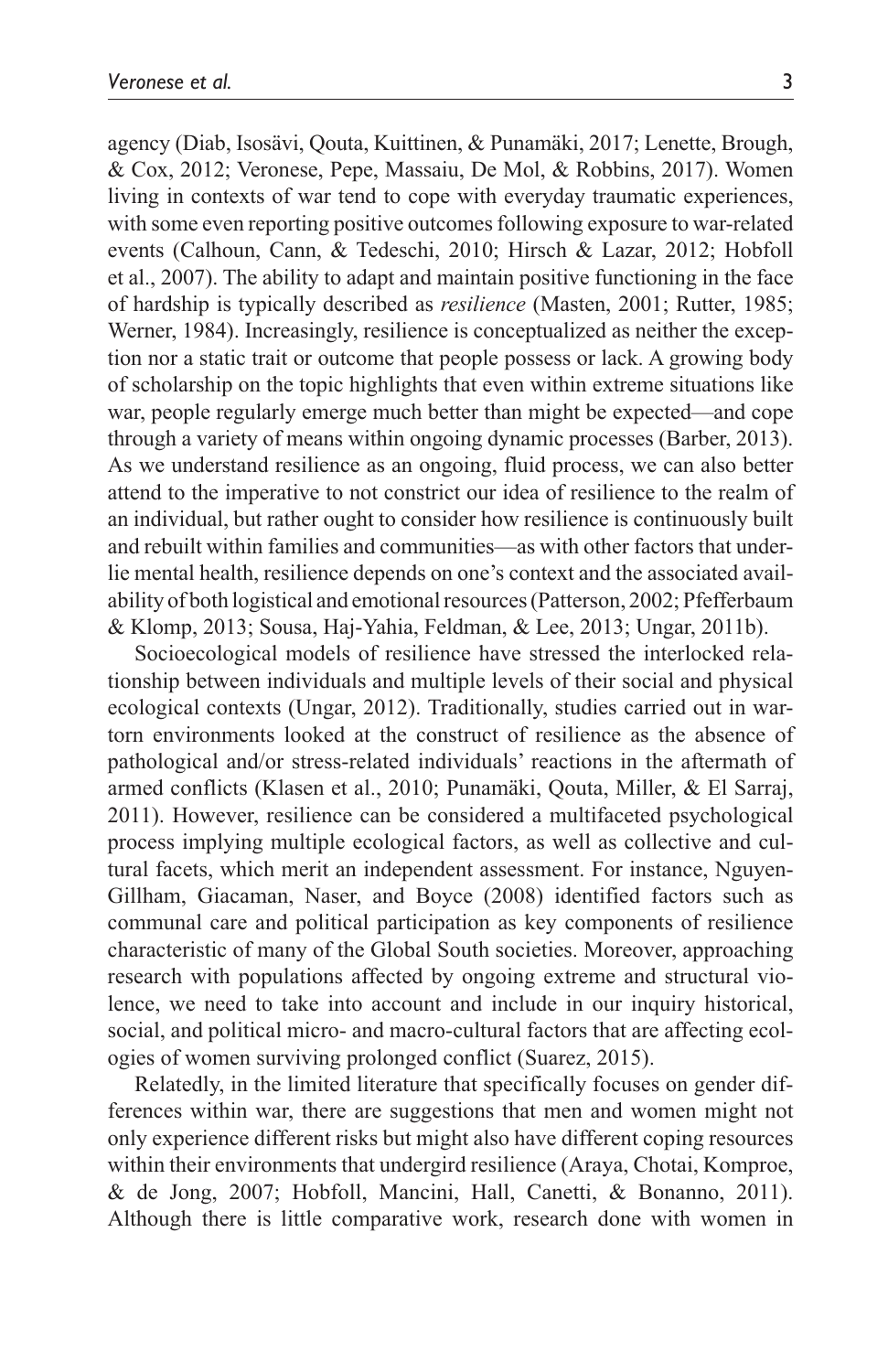conflict settings points to the importance of both internal and social resources. In terms of internal resources, studies of women in both Africa and Peru indicate that adjustment to the trauma of war is aided by memories of resistance, personal beliefs, spirituality, and an ability to make sense of the events of the war and hope for the future (Goodman, Vesely, Letiecq, & Cleaveland, 2017; Gustavsson, Oruut, & Rubenson, 2017; Suarez & Suarez, 2015). Support from family, as well as from social and religious networks, is critical for women in war, as is the opportunity to receive education, be reintegrated into their communities, and gain access to the labor market (Coulter, Persson, & Utas, 2008; Goodman et al., 2017; Khamis, 2000; Lykes, Beristain, Perez-Armioan, 2007; Sousa, 2013).

## *Risk and Protective Factors*

Within the literature on women living in war-torn environments, there is growing emphasis on the risks, and potential sources of resilience, within the sensitive developmental phases of pregnancy and motherhood (Akesson, 2008; Cairns & Dawes, 1996). Studies show how the physical and emotional care of young children remains primarily mother's work in war time (Yoshida, 2012). In the stress and trauma within unstable war-generated environments, mothers find it difficult or impossible to protect their children (Dekel & Nuttman-Shwartz, 2014; Qouta, Punamäki, & El Sarraj, 2005; Salmon & Bryant, 2002); this is exacerbated by the fact that the protection usually provided by external sources (school, community, and neighborhoods) may be disrupted (Murphy, Rodrigues, Costigan, & Annan, 2017). The sense of helplessness resulting from mothers' inabilities to effectively care for their children causes significant distress and insecurity for women (Ajduković, 1996; Berman, Giron, & Marroquin, 2009; Kaitz, Levy, Ebstein, Faraone, & Mankuta, 2009; Pavlish, 2005; Punamäki, 2006; Robertson & Duckett, 2007; Shachar-Dadon, Gueron-Sela, Weintraub, Maayan-Metzger, & Leshem, 2017). Caring for their children and providing for their safety and security during wartime are extremely challenging, to the degree that parenting is perceived as an additional burden (Brodsky et al., 2012; Qouta et al., 2005; Robertson & Duckett, 2007). Yet, at the same time, as the sense of meaning and responsibility within motherhood represents a hardship, it may also represent a key protective factor against the negative consequences of war trauma for mothers (Qouta et al., 2005; Smith, Perrin, Yule, & Rabe-Hesketh, 2001; Walsh, 2003) and a source of resilience (Baines, 2014; Brodsky et al., 2012; Wyche et al., 2011).

Research on the particular vulnerabilities related to gender in conflict zones must honor women's agency and self-determination (Hilhorst, Porter, & Gordon,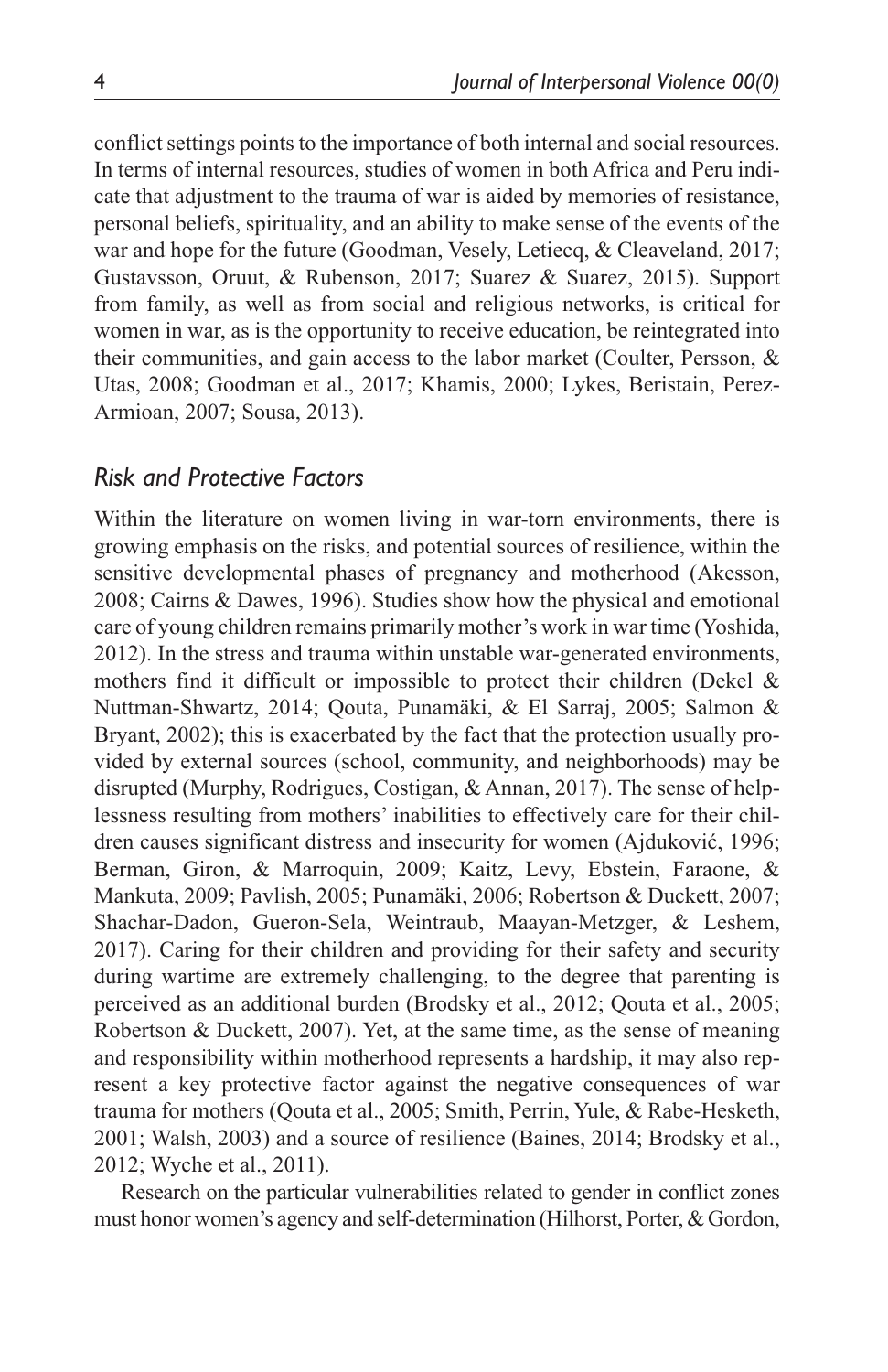2018). Women are described as active social actors, able to make detrimental choices in situation of extreme dangers and emergencies during the war, as well as challenging cultural stereotypes that produce gender asymmetries in decision making regarding family and child protection (Annan, Blattman, Mazurana, & Carlson, 2009). In fact, studies enlightened women's agency as not based on physical confrontation such as men's one (e.g., confronting the enemy on the battlefield, demonstrating and resisting to police and soldiers' attacks), but displayed through the use of their skills and competencies for protecting their family (Shalhoub-Kevorkian, 2006). Indeed, the need for a dynamic view of women's experiences in war is illustrated in a small but important body of social science literature emerging from qualitative inquiry about women's daily lives in Palestine, where this study takes place.

### *Women in the Palestinian Context*

Palestinian lives are characterized by displacement and dispossession, the disruption of economic and health care systems, and violence by the military and settlers (Elbedour, Baker, Shalhoub-Kevorkian, Irwin, & Belmaker, 1999). These negative conditions and a series of stressors resulting from a history of armed conflict and revolt (*Intifada*) are strongly associated with an increased level of psychological burden among the Palestinian population (Hirsch & Lazar, 2012; Michultka, Blanchard, & Kalous, 1998; Morina & Ford, 2008; Qouta et al., 2005). Moreover, restrictions on mobility due to the 11-year blockade on the Gaza Strip, military checkpoints, and the separation wall between Israel and West Bank affect all areas of Palestinian lives, hindering access to educational institutions, health services, and workplaces; preventing family and friends from uniting; and dividing and jeopardizing entire communities. Furthermore, over the past decade, the Israeli army (Addameer, Prisoner Support and Human Rights Association, 2017) has imprisoned more than 10,000 Palestinian women (United Nations for Women, 2017).

Given this background, scholars have examined the consequences of war and occupation on gender relations and dynamics in Palestine (Shalhoub-Kevorkian, 2003; United Nations for Women, 2017). Palestinian women are exposed to a high number of risks for their psychological functioning, such as exposure to cumulative trauma, social marginalization, discrimination, and political oppression (Wing, 1994). Traditionally, Palestinian women have been socially and politically active in resisting and confronting the Israeli occupation (Cohen & Shulman, 2019). In opposition to settler-colonialism politics, women in both the West Bank and the Gaza Strip played an active part in organizing demonstrations and marches to protest for their families' and communities' rights (Peteet, 1997). A study carried out by Shalhoub-Kevorkian (2006) in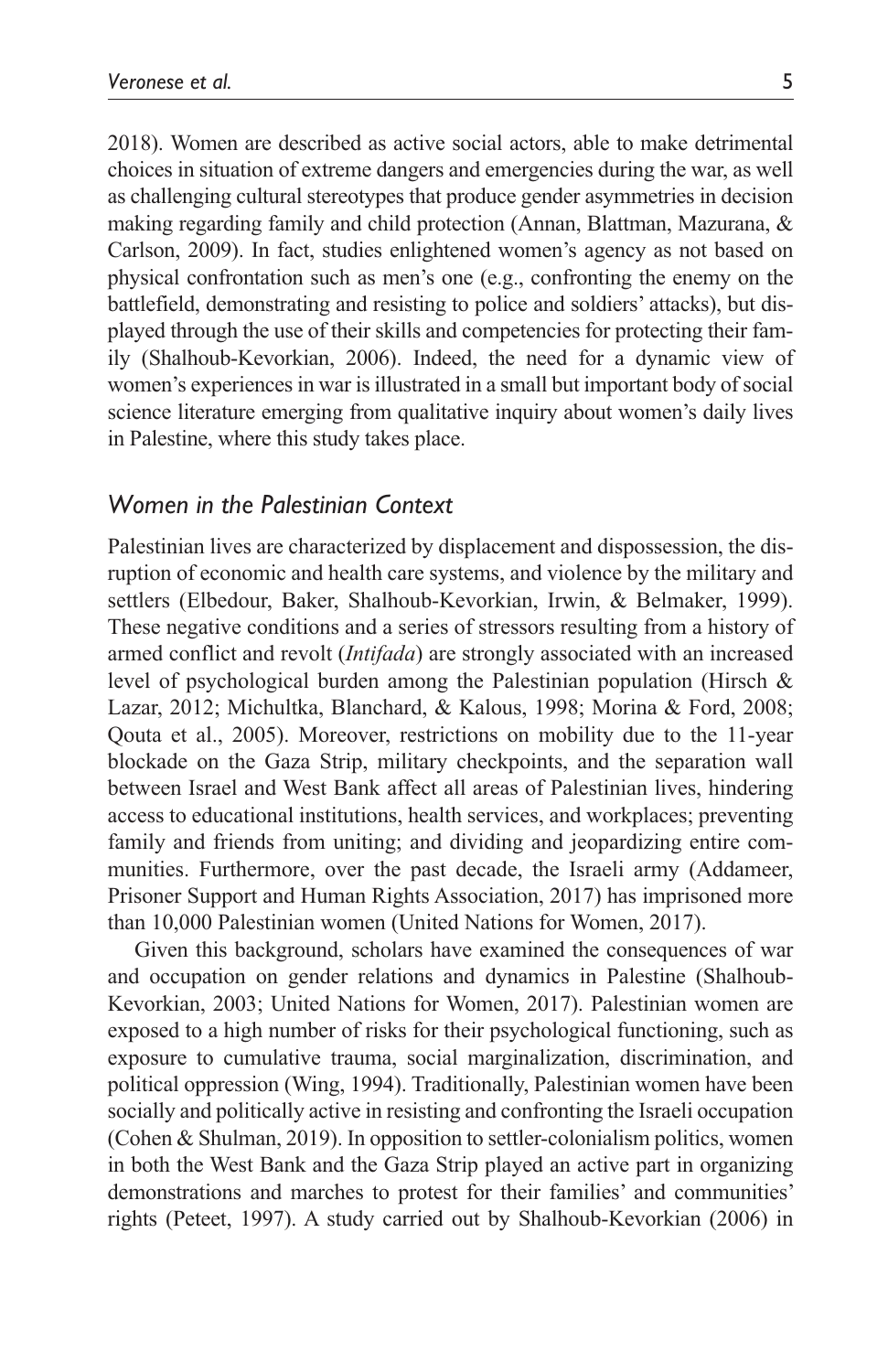Palestine highlighted how, notwithstanding the displacements and attacks on the domestic sphere, women continue to develop new strategies to rebuilt and protect safe spaces and homes, turning "normal acts of struggles to daily acts of resistance" (p.129). In this context of extreme violence, Palestinian men must cope with different challenges related to occupation, such as targeting, arrest, and long-term imprisonment (Akesson, Bogossian, & Gokani, 2018; Kuttab & Heilman, 2017). The absence of the husband or father due to imprisonment or violent death adds uncertainty for Palestinian families, leading women and mothers to take a significant position within the family structure in ensuring children's well-being and in providing economic resources. This new hierarchy of the family structure is able to challenge and reverse cultural roles that traditionally favor men over women (Akesson, 2015; Shalhoub-Kevorkian, 2006). Moreover, in this context of extreme violence, motherhood has been valued within the Palestinian master narrative by emphasizing mothers' status as the "mothers of the martyrs," a national symbol of resistance and Palestinian *sumud* (steadfastness) (Johnson & Kuttab, 2001).

Work on suffering and resilience in Palestine points to how women's persistence within their everyday routines represents, as Allen (2008) terms it, an agentic "getting by" (see also Johnson, 2010; Richter-Devroe, 2011; Ryan, 2015). As we described above, the specific processes of resilience within the conflict in Palestine are very much in line with the ways that resilience is now widely accepted as a dynamic, cultural-, and context-specific process that must be explored in its complexity rather than an outcome that can be simply measured (Masten & Obradovic, 2008; Ungar, 2011b). To adequately uncover the complex dynamics of women's psychological well-being in conflict settings, we must take seriously women's lived realities as expressed through their own narratives. Thus, the aim of this exploratory study was to address this gap in the literature by providing insight into the multiple resources mobilized by Palestinian women over decades of ongoing individual and social suffering (Giacaman, 2017).

# **The Study**

## *Aims*

This study was conducted in the Gaza Strip in autumn 2014, 2 months after the Israel Defense Forces launched operation "Protective Edge" on the Gaza Strip. During the war, there were shortages of water, electricity, and fuel and a lack of medical care and food. The attack on Gaza lasted 51 days; 2,104 Palestinians were killed, including 1,523 civilians, of whom 495 were children and 253 women (United Nations, 2014).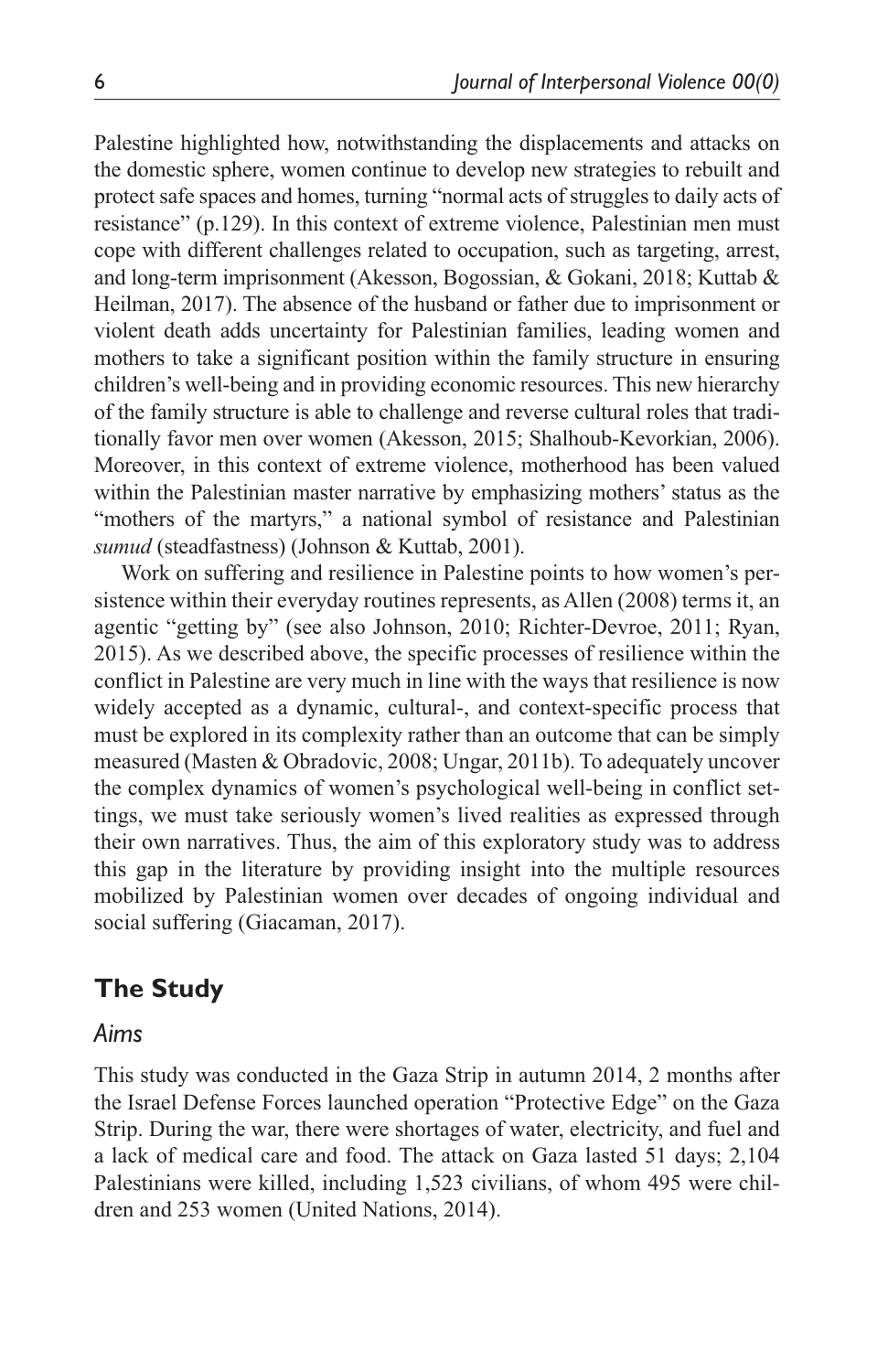The research aim was to undertake an exploratory analysis of the risks women encountered during a period of intense warfare, as well as their processes of resilience (operationalized as their agency and survival strategies) as a means to increase functioning in a group of women affected by war and political oppression. We were particularly concerned with examining risk and resilience across multiple levels (individual, family, community, wider society), as the theoretical framework informing the study was an ecological perspective concerned with fostering aspects of functioning and well-being across multiple dimensions in war-affected populations (Miller & Rasmussen, 2017). Therefore, we set out to identify and discuss domains and dimensions of overall functioning that contributed either to undermining or to promoting women's well-being and ability to adjusting to traumatic war events in the aftermath of acute armed conflict.

## **Method**

### *Participants*

The participants in our pilot research project were teachers employed at a private school run by a local nongovernmental organization (NGO) in Jabalia, Gaza Strip. Selection was conducted following an ethnographic procedure and a purposive snowball sampling method (Bernard, 2000). To be included in the study, participants were required not to have been diagnosed with psychological syndromes since the war and to be in good health and serving as teachers in the school at the time of interview. Exposure to multiple extreme war episodes, such as destruction of one's home, witnessing human casualties, or receiving minor injuries during attacks, was an additional inclusion criterion. A final number of 21 interviewees were selected to take part in the study. Participants' ages ranged from 20 to 47 years ( $M = 31.1$ ;  $SD = 6.8$ ); 48% were mothers, 9% were divorced, and 43% were unmarried. All were of Muslim religion.

Participants were fully informed about the research aims and aware that they could decline to answer interview questions or withdraw from the study at any time. Written informed consent was obtained from all informants. The interviews were anonymized and informants' names substituted to ensure confidentiality. The study was approved by the Ethics Board of the University of Milano-Bicocca and complied with the ethical guidelines of American Psychological Association (APA).

## *Instruments and Procedures*

In-depth individual interviews were conducted. These covered a wide range of topics from participants' life stories, to specific episodes related to the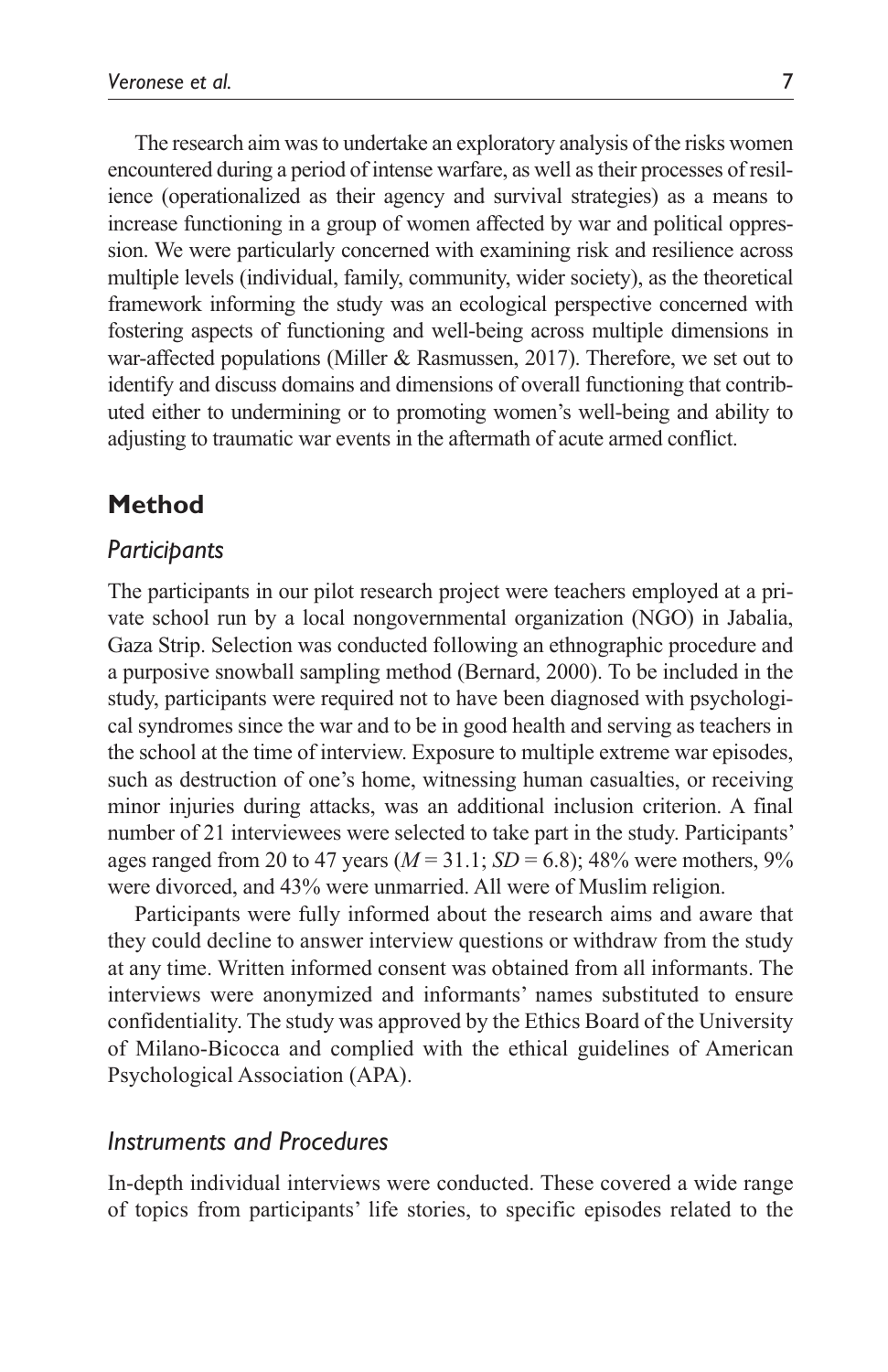2014 war on Gaza. The questions were designed to draw out the risks and protective factors characterizing the women's lives. Participants' narratives were audio-recorded, transcribed, and translated from Arabic into English by a local researcher, and then initially analyzed using an open-coding procedure by an experienced non-Palestinian researcher (Gale, 2006; Zarowsky, 2004). Data analysis was carried out following the principles of grounded theory (Saunders, Lewis, & Thornhill, 2012), and thematic content analysis (TCA) was applied to extract the main themes from the women's narratives (Miller & Crabtree, 1999). The coding procedure was organized as follows: (a) one researcher carried out open-coding analysis of the participants' narratives to facilitate the emergence of critical themes; (b) the themes were coded and organized into structured categories by two Palestinian independent coders working independently; (c) categories and coding were discussed and agreed between the judges, and the frequencies of occurrence of the codes (in the form of phrases, adjectives, or nouns) were discussed (Boyatzis, 1998).

# **Findings**

The critical events experienced by all 21 women during the 51-day war on Gaza are reported in Table 1. All were exposed to missile attacks, bombings, and shelling by tanks on land and warships on the sea, and reported suffering emotional distress and high levels of anxiety both during and after the attacks.

A number of pivotal themes emerged from the narratives, corresponding to domains of functioning in women exposed to high-intensity conflict (Huebner et al., 2014; Veronese, Pepe, Jaradah, Murannak, & Hamdouna, 2017). Five themes and 14 subthemes related to risk and protective factors for women's overall functioning were identified. These themes demonstrate the importance of moving across individual, family, community, and societal levels when examining the realities of living in war, and thus point to the need to examine risk and resilience using a social ecological perspective. Our themes are as follows: *Human Security (feeling safe, psychophysical health, moving house), Family Ties (nuclear and extended), Psychosocial Resources (friendships, community protection), Individual Resources (spirituality, education, work, activism and civic engagement, play, and humor)*, and *Motherhood* (*protection of children, maternal agency)* (see Table 2 and Figure 1).

## *Human Security*

In our interviewees, women perceived their environments as risky and threatening, one that fostered an acute sense of uncertainty and unpredictability: *there was no safe place in Gaza* (Amira, 43 years old). Women reported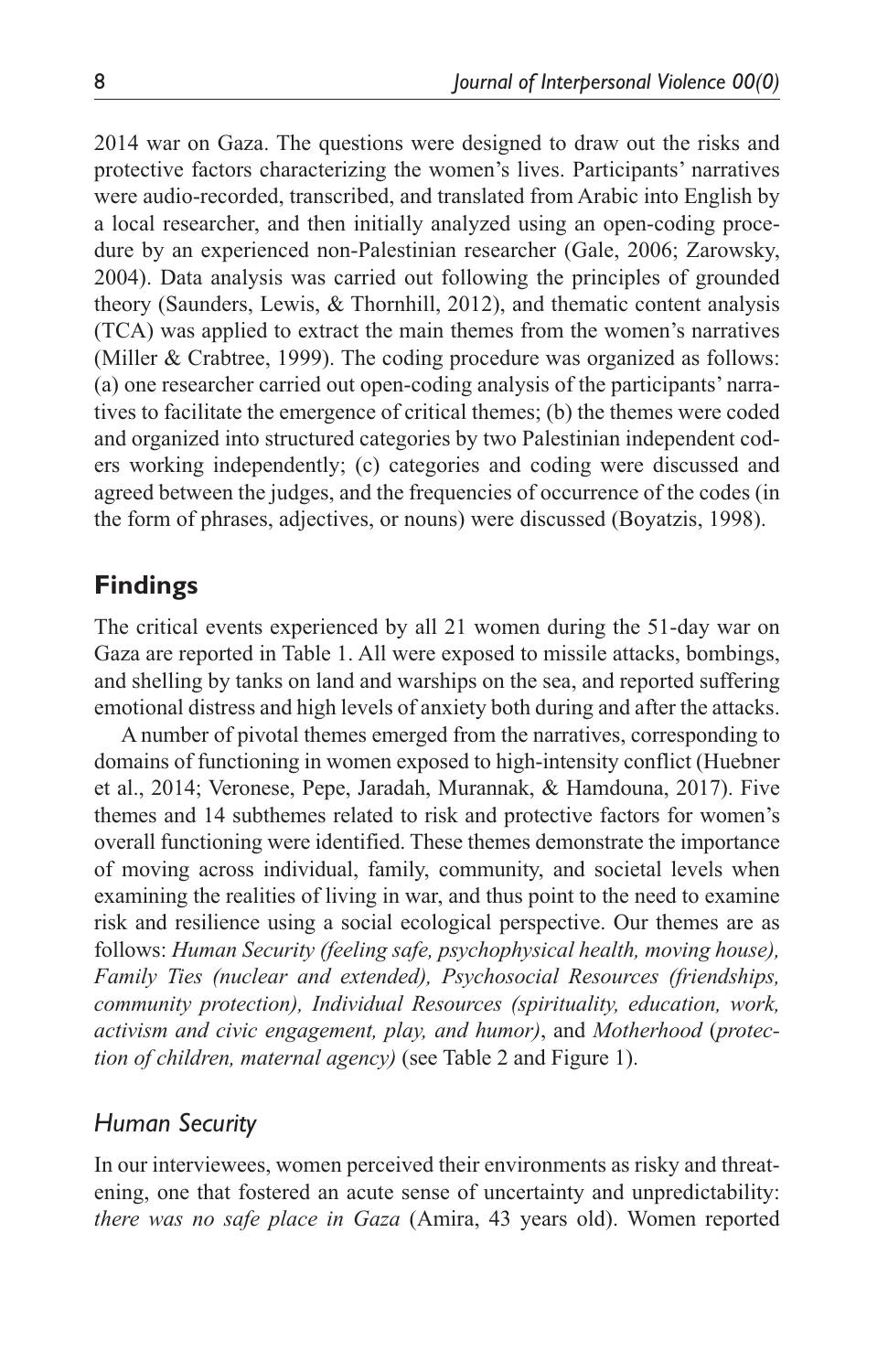| <b>Critical Events</b>                                              | Critical<br>Events, N | Critical<br>Events (%) |
|---------------------------------------------------------------------|-----------------------|------------------------|
| 1967: Israeli occupation of the land                                |                       | 1.2                    |
| 2000: Violence during the Second Intifada                           |                       | 1.2                    |
| 2008/2009: Bombings, war on Gaza (Cast Lead)                        | 15                    | 16.9                   |
| 2012: Missile strikes, bombings, war on Gaza<br>(pillar of defense) | 10                    | 12                     |
| 2014: Missile strikes and bombing, war on Gaza<br>(protective edge) | 16                    | 19.3                   |
| 2014: War on Gaza as a second Nakba-displacement                    |                       | 1.2                    |
| Internal displacement                                               | 4                     | 3.6                    |
| Direct threat to family members                                     | 3                     | 3.6                    |
| Bombing of home                                                     | 4                     | 5.8                    |
| Loss of a family member during war episodes                         | 14                    | 16.9                   |
| Massive widespread destruction                                      | 3                     | 3.6                    |
| Separation from family                                              | 3                     | 3.6                    |
| Calling up of family members                                        |                       | 1.2                    |
| Loss of significant other during the war                            | 2                     | 2.4                    |
| Receiving injuries during the war                                   | 5                     | 6.1                    |

**Table 1.** Critical Events Reported by the Teachers During the Activities.

*Note.*  $N = 83$  occurrences of critical events. The percentage is calculated dividing the occurrences of each critical event by the total number of the occurrences.

suffering high levels of anxiety and fear when forced to deal with violent and indiscriminate attacks: *We spent 51 days without sleeping, always nervous, seeing pain and sorrow in every moment and every place. The only thing we could see was death, death everywhere around us* (Usaika, 47 years old). Several women described psychological symptoms: *I was feeling really heavy psychological pressure, they could bomb and hit you at any moment and anywhere* (Riham, 37 years old); *I have had difficulty getting over that difficult period. I suffer from anxiety and frequent mood swings* (Lubna, 32 years old). In addition, one of the reported consequences of the daily airstrikes was an ongoing feeling of insecurity that frequently manifested as physical pain or other forms of somatization: *My bones hurt from the constant tension. Never being able to sleep made me feel sick for the entire duration of the war* (Lubna, 32 years old).

Forced relocation as a result of the Israeli attacks was a feature common to many of the women's narratives. This finding was consistent with scholarship, much from within Palestine specifically, about how the precarity of home profoundly influences women's well-being; these studies highlight that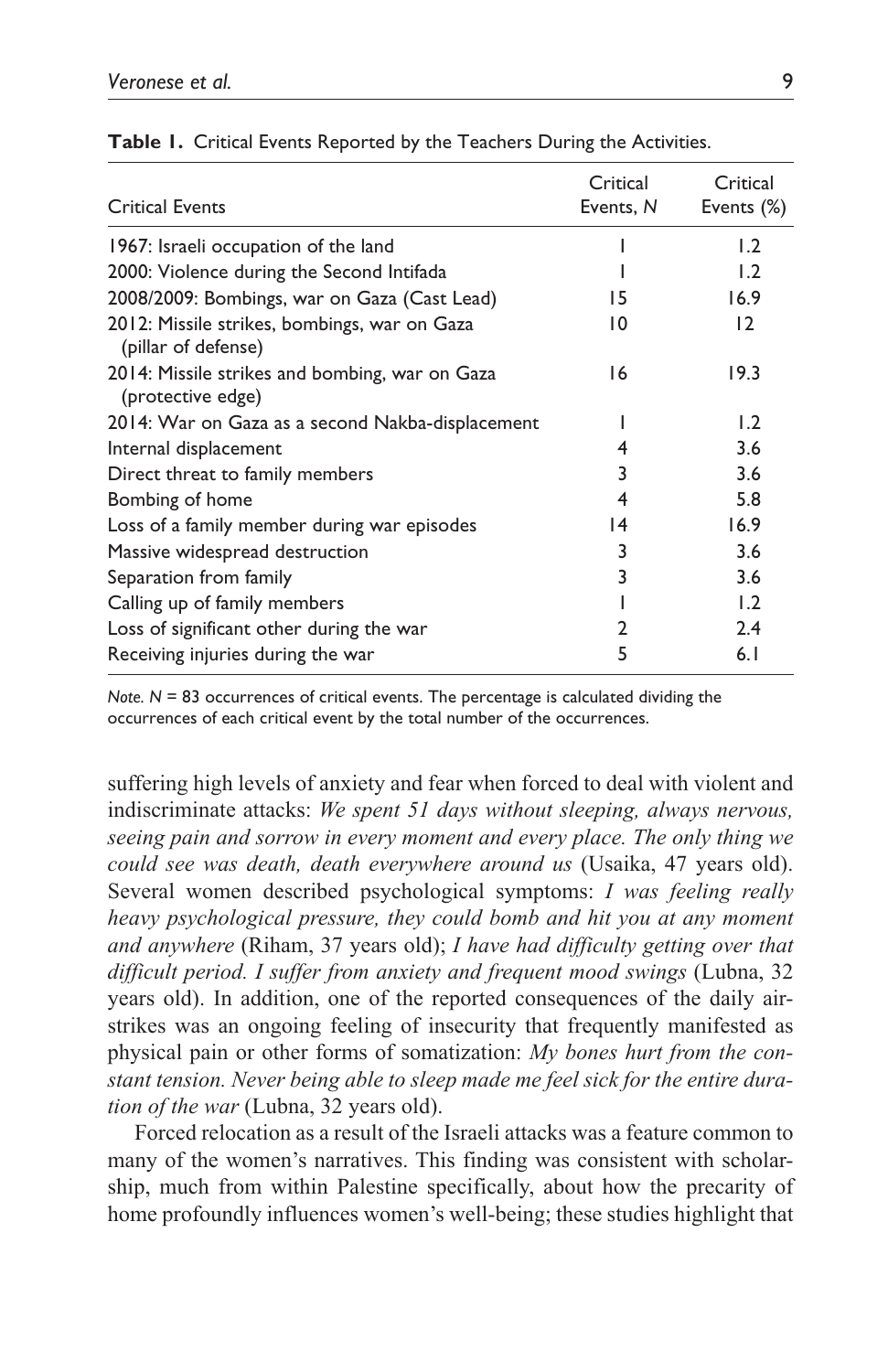| Overall Functioning  | <b>Protective Factors</b>        | <b>Risk Factors</b>                                        |
|----------------------|----------------------------------|------------------------------------------------------------|
| Human Security       | Feeling safe                     | Feeling unsafe                                             |
|                      | Psychophysical health            | Lack of psychophysical health                              |
|                      | House moving                     | House moving                                               |
| Family               | Protection from the              | Risk for nuclear family                                    |
|                      | nuclear family                   | for extended family                                        |
|                      | Extended family                  |                                                            |
| Psychosocial         | Friendships                      | Separation from friends                                    |
| Resources            | Protection from the<br>community | Lack of protection from<br>community                       |
| Individual Resources | Spirituality                     | Disruption in spirituality                                 |
|                      | Education                        | Disruption in education                                    |
|                      | Work                             | Not being able to work                                     |
|                      | Activism and ideology            | Loss of hope and strength                                  |
|                      | Play and humor                   | Not being able to play and loss<br>of humor                |
| Motherhood           | Protection of the<br>children    | Lack of protection for children<br>Lack of maternal agency |
|                      | Maternal agency                  |                                                            |

**Table 2.** Ecological Domains and Dimensions of the Women's Functioning During the 2014 Armed Conflict.



Figure 1. Hierarchical taxonomy of overall functioning in the interviewed women after 2014 war on Gaza.

*Note.* RF = risk factors; PF = protective factors.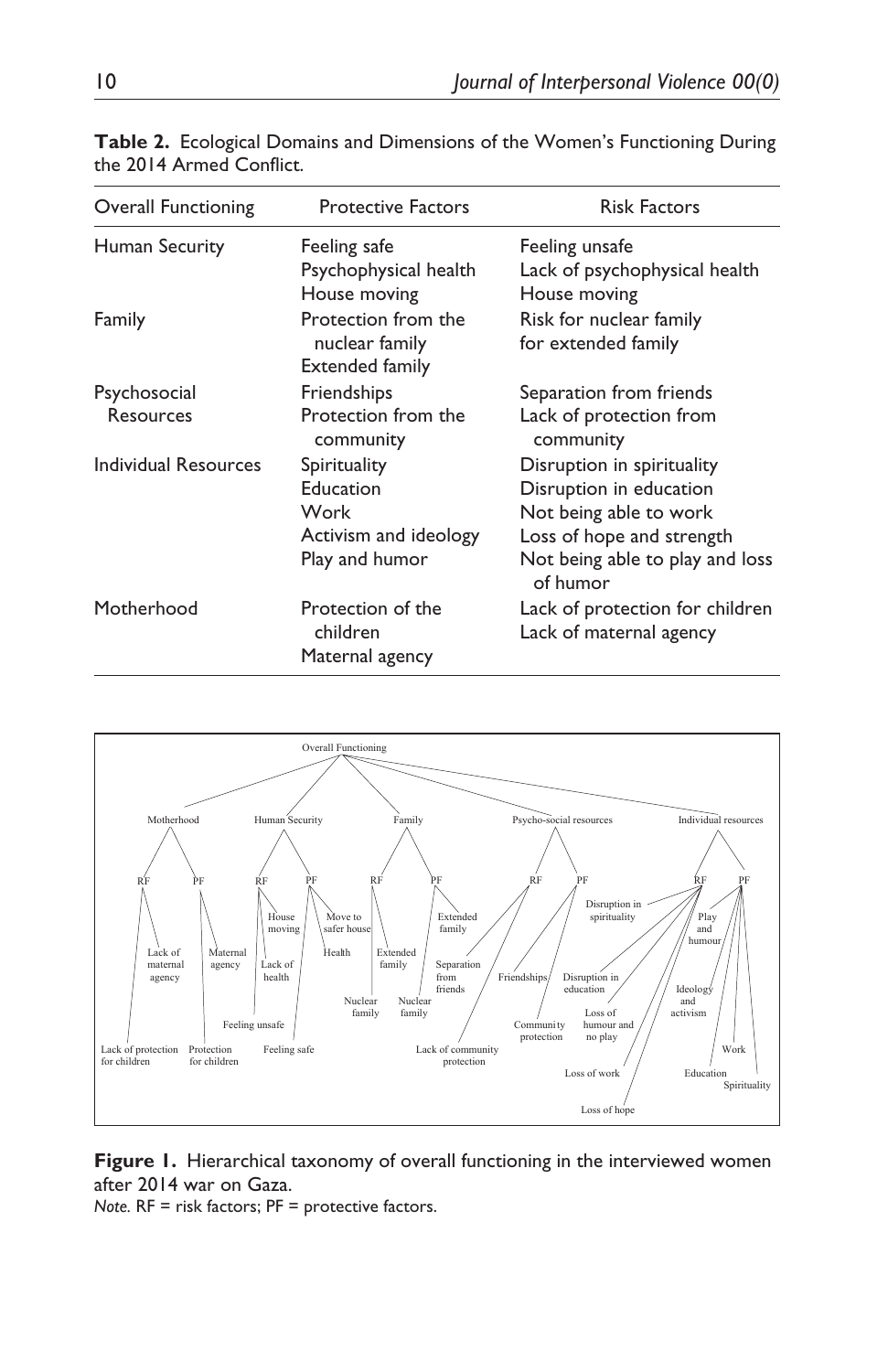threats to home create logistical problems, alongside crises of safety, comfort, meaning, and continuity offered by the security of home (Akesson, 2014; Sousa, Kemp, & El-Zuhairi, 2014). Some had moved to a different house more than once during the war, because their own homes were not safe anymore or had been totally destroyed. Anin, 37 years old, reported experiencing her forced abandonment of her home as a form of violence and coercion that she tried to dwell on as little as possible: *We tried to stay on anyhow and create liveable conditions for ourselves, because we did not want to leave our home, our comfort. Then the building behind us caught fire and we were forced to leave the house immediately*. However, for some of our interviewees, changing house was seen also as a source of psychological relief and an opportunity to benefit from additional support from families, neighbors, and the community in general: *Moving in with my parents-in-law was actually a major opportunity to reunite the family and be together again* (Lubna, 32 years old). *We went to my parents' house. It was dangerous there too but at least we knew that if we had to die, we would not die alone* (Doana, 26 years old).

*Family.* This domain included both nuclear and extended family. In relation to her husband's role during the war, Hola (31 years old) stated the following: *My husband was the least terrified. He helped me a lot, he was able to calm me down*. Marital and familial relations were described as crucial to enhancing women's sense of agency both during the war and in the subsequent recovery period (Seeman, 1996; Usta et al., 2008): *I am thinking of my family, about how much we used to cooperate during the war. When we are together, we share a strong spirit that helps us to forget about the war* (Doana, 26 years old). On the contrary, feeling alone and without any family support has increased women's sense of burden, thus representing a risk factor for disrupted psychological adjustment and functioning: *I had to be a mother, a father, a doctor. Everything, But I was alone and I could not take care of everything* (Dora, 26 years old).

# *Psychosocial Resources*

Women reported that their friends and community had provided them with crucial emotional and material nurturance during the war (Kaspersen, Matthiesen, & Götestam, 2003). More specifically, friendship and support from other community members had shielded them from stressful events and environmental constraints (DeVries, Glasper, & Detillion, 2003): *Together we were able to transform fear into something different. Maybe even into a kind of fun. I can always trust them* [friends] (Meriam, 20 years old). *They*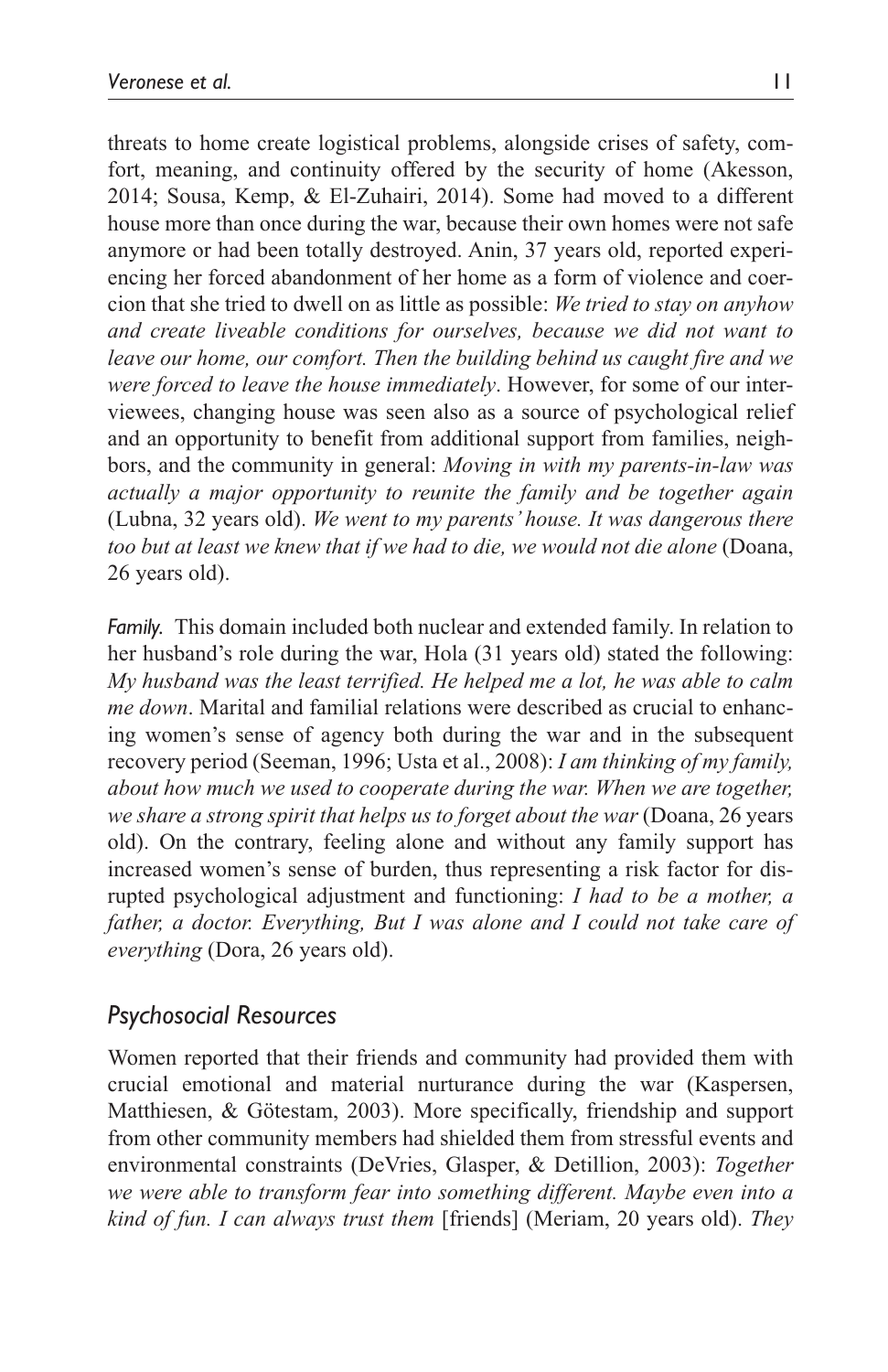*offered me to stay in their house. We were not relatives nor friends, but we are a community. Feeling this closeness made me optimistic again* [community] (Ada, 31 years old).

## *Individual Resources*

This domain encompassed a number of different dimensions corresponding to individual resources that the women in our study had either been able to mobilize or that had remained inaccessible to them during the war: *spirituality, activism and civic engagement, education, work, play, and humour.* Strong religious faith was described as a significant resource for coping with adversity. For example, Usaika (47 years old), single and without children, mentioned faith and spirituality as key to maintaining a sense of safety and hope during the attacks:

I was praying out loud so everyone could hear me. I was praying to make them feel safe. Safety comes from believing in faith and God. We are sitting here and without any help, we cannot do anything to change our situation. But we are surrounded by faith and God's protection. God will make us safe.

Consistently with the mobility and security issues outlined above, some women reported that difficulty in accessing their places of worship, due to the bombings, had represented a source of frustration for them: *The bombings became frequent, so we gave up leaving the house. Not being able to get to the mosque really tore us apart. It had been a big source of strength and hope for us* (Ania, 30 years old). Again, related to culture and spirituality, civic engagement and activism form another key protective dimension that was mobilized by the women during the war. Ada, 31 years old stated,

We do not have a State, we cannot say that this was a war involving the confrontation of two armies. Ours is a continuous resisting of oppression and violence, ours is an uprising [Intifada] against the oppressor that occupies our land and controls our lives. The only way to make the Palestinian voice heard.

Not surprisingly, education and work were mentioned as other tools for coping with the adversities experienced as a result of war and for maintaining hope for the future. Nura, a 29-year-old unmarried teacher, described education as a source of strength and protection for her:

I'm trying to forget the horrible events I experienced by studying. I'm working to get my master's degree and make up for the time lost during the war. Studying and learning distracts me from those memories and gives me hope for the future.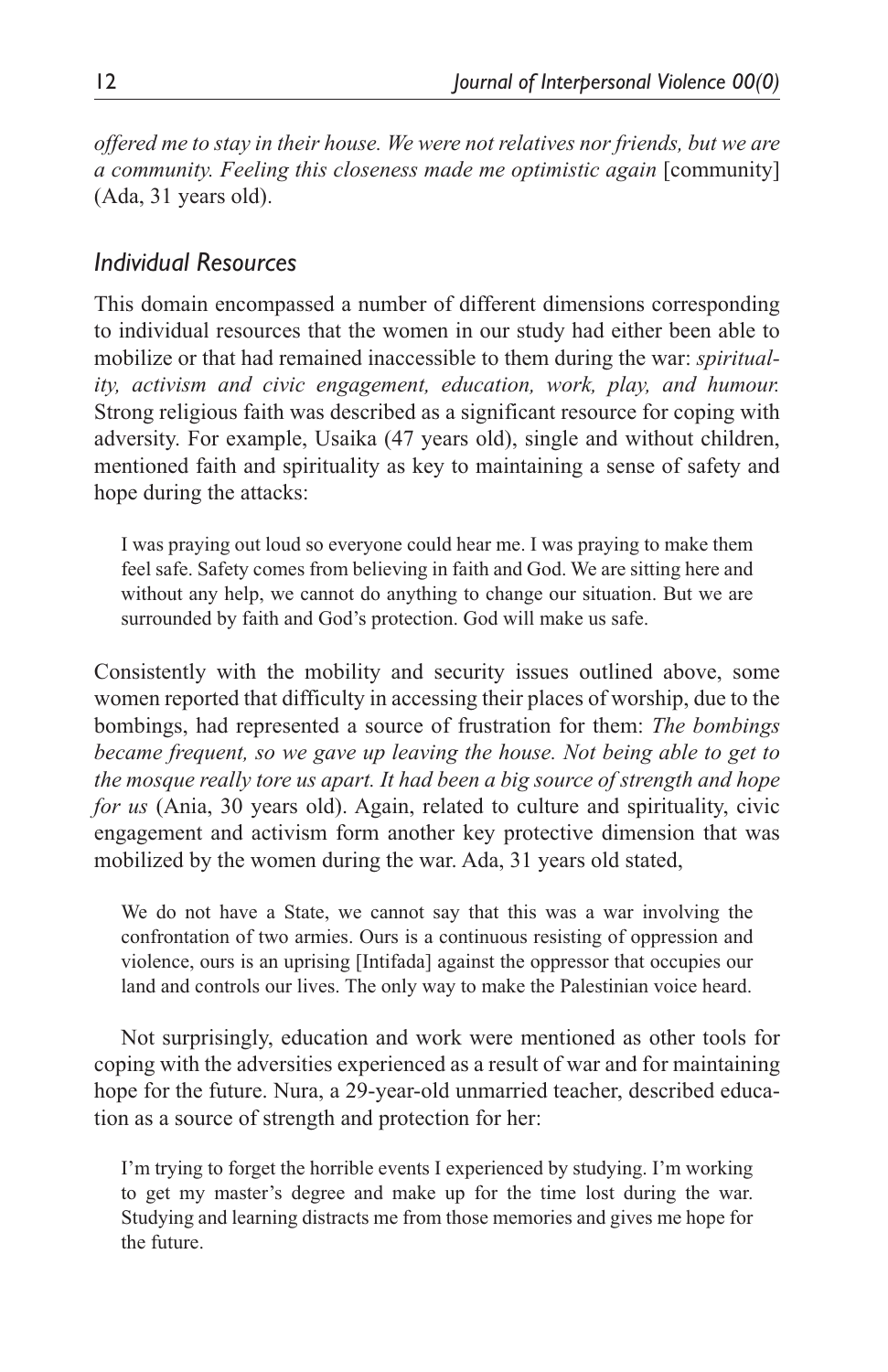Similar was Anin's (37 years old) description of her teaching job: *My work changed me. It allowed me to be the person I have now become and it gave me the mental strength to get over this horrible war*. Vice versa, being unable to work or study during the war due to fear, power cuts, and bombardments was cited as a source of frustration and powerlessness: *I could not study and pursue my personal target*—continued Nura—it *made me feel like I had no power or control on my life*. Meriam (20 years old) spoke of her anxiety during the war period: *I felt as though the community was judging my behaviour [as a teacher] as highly inadequate*. Optimism, humor, and play were also widely discussed in the women's narratives. Suhalia, 38 years old, described how she would try to remain optimistic and boost the optimism of others as a strategy for coping with the war: *We spent a fun time together. I have huge energy, optimism and humour, I laugh all the time, I'm grateful for everything! . . . We had 51 days of fireworks here!* On the other side, not being able to laugh and play with their children was cited as a significant downside by the women. Doana, 26 years old stated, *He was out at work all the time. I'm not very good at playing when I'm scared, I missed his sense of humour and his ability to turn everything into a joke.*

## *Motherhood*

Almost all the women in the sample described motherhood as one of the most meaningful aspects of their lives, which, for good and bad, compelled them to rise up to protect their children's well-being and ensure their survival both during and in the aftermath of war (Katengwa, 2014; Veronese & Castiglioni, 2015). Doana, a 26-year-old mother of three children, spoke about her sense of maternal inadequacy during an Israeli airstrike she was forced to face alone with her children, as her husband was not able to join the family at home: *I saw them* [the children] *crouching on the ground, and realized that I couldn't rescue them. At that moment, I understood what a terrible mother I was.* On the contrary, motherhood and maternal care became an important source of agency and thus a protective factor for them, and they described themselves as highly competent and confident in fulfilling maternal tasks even in turbulent times: *My children began to complain of being hungry, so I mustered up all my courage and went to the kitchen and started cooking for them* [during an attack]. *I had not expected so much courage and determination from myself* (Arida, 26 years old). Some of the mothers associated caring for their children and fulfilling their needs with a sense of well-being and happiness:

She [daughter] is the only beautiful thing in my life. She is the one who makes me happy and makes me strong. During the war, looking at her smiling made me feel capable of overcoming the burdens and despair of those days. (Mona, 24 years old)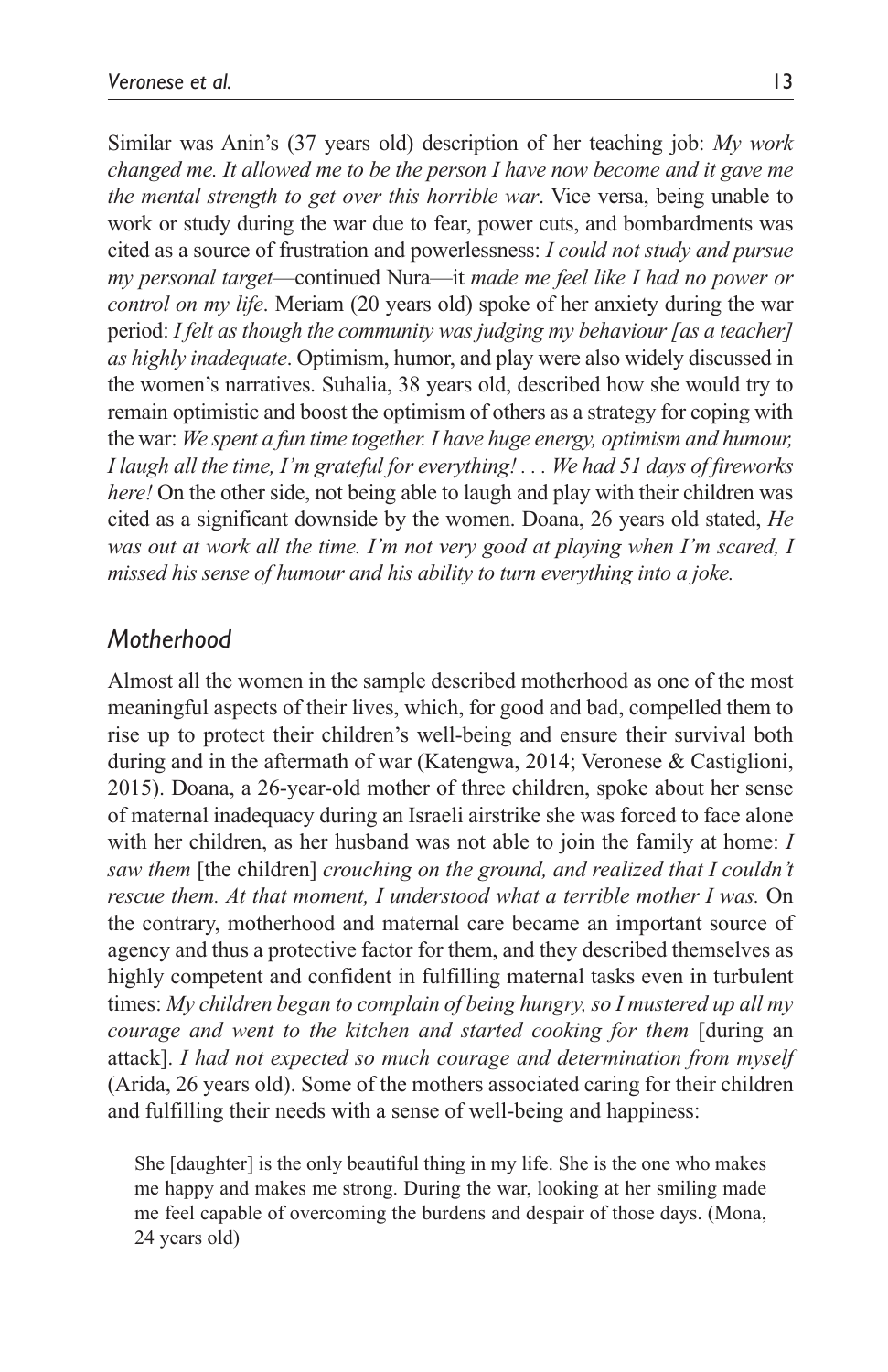In the next section, we discuss the ecological domains of functioning, the dimensions comprising each, and how they may oscillate between risk and protective factors in a context marked by war and political violence.

# **Discussion**

Our findings highlight the importance of considering ecological domains as we examine the sources of agency and resistance among women surviving armed conflict, who live in a context of extreme trauma and political oppression. Accordingly, a composite and multifaceted portrait of women resilience emerges from our analysis, providing a glimpse of the multiple ecologies implied in promoting resistance and resilience among women victim of prolonged and structural violence (Suarez, 2013, 2015).

Not surprisingly, issues of safety and security within one's surrounding environment emerged from a large proportion of the interviews. During the devastating 2014 war, hundreds of buildings—including homes, mosques, and schools—were damaged or completely destroyed, making Gaza a totally unsafe environment (United Nation Office for the Coordination of Humanitarian Affairs [OCHA], 2017). All the women participating in the study also had been at risk of losing their lives on one or more occasions. As a result of both threats to themselves and their surroundings, they perceived their psychological and physical health to be precarious. Moreover, during the war, they were forced to be constantly "on the move," in the desperate attempt to protect themselves and their families from the attacks (Robertson & Duckett, 2007). Given that the home is a primary source of security, losing it heightens the displaced person's sense of uncertainty, making them feel out of place (Akesson, 2014; Duyvendak, 2011; Sousa et al., 2014). Psychological adjustment to displacement implies a continuous need to renegotiate and rebuild relationships, gender and family roles, and support networks, leading to increased risk of distress and maladaptation in women forced to leave their homes (Suárez-Orozco & Qin, 2006).

Yet, at the same time, our findings portray women in the shadow of war and violence not as passive victims, but rather as active figures who mobilize resources both within themselves and within their social and political worlds (Ibeanu, 2002; Pavlish, 2005). As one woman put it,

It was frightening, but I couldn't stay there, wait for something bad to happen for my children and me. I had to keep control of myself, handle the fear and go away for my house and find a place where my children could feel safe and stable. (Arida, 26 years old)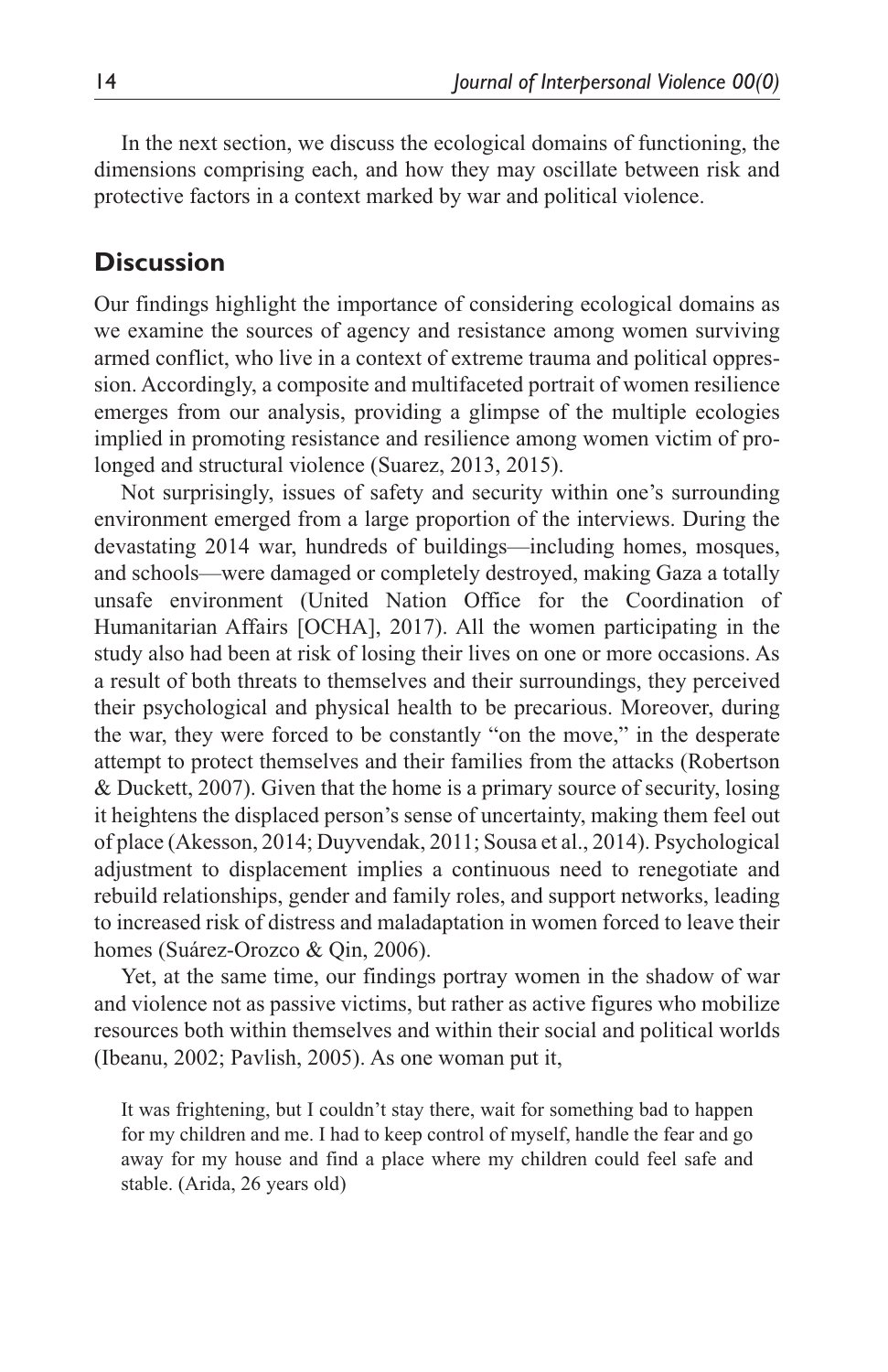Despite pervasive senses of human insecurity, women reported having maintained a sense of continuity in their lives as they strived to live a "normal" life in abnormal living conditions (Nguyen-Gillham et al., 2008). Doing this typically required them to draw on resources within their social worlds and was often motivated by a desire to care for their families.

Support from the family was perceived as a key protective factor for coping with traumatic experience and adversity during the Israeli strikes (Kessler, Price, & Wortman, 1985; McEwen, 1998; Oliver & Muntaner, 2005). Women described family as powerful sources of solidarity, support, and courage, in keeping with the collectivist and family-oriented tradition that is characteristic of Arab cultures (Rahman, Iqbal, & Harrington, 2003). Active and strong familial ties were crucial to solidarity, resistance, and subjective well-being. Laughing and playing served as a means of reconnecting family members and helping mothers' to fulfill their role as protective and competent caregivers for their children. Arida, 26 years old, stated,

He [the grandfather] used to say that the sound of the bombs were fireworks. He made everything funny, without ever saying the word "war." He made my children dance and laugh, trying to create a lively atmosphere and keep them from realizing what was really happening.

In addition, women's narratives described friendships and support from community members as crucial to mitigate the negative effects of war and trauma (Berkman, Glass, Brissette, & Seeman, 2000; Cohen, 2008). Mutual and peer support provides individuals with a sense of sharing in positive and negative experiences, transforming the community into a resource for minimizing feelings of isolation and uncertainty (Moore & Varela, 2010). These findings, consistent with those in existing literature, support the idea that friends and community can mitigate the effects of political violence and enhance psychological functioning, perhaps by creating a sense of belonging and shared narratives of resistance that help to restore hope and a sense of control (Dekel & Nuttman-Shwartz, 2009; Eggerman & Panter-Brick, 2010; Punamäki, Komproe, Qouta, ElMasri, & de Jong, 2005; Punamäki, Palosaari, Diab, Peltonen, & Qouta, 2015; Sousa et al., 2013).

Spirituality, activism and civic engagement, education, work, play, and humor also emerged as powerful enhancers of women's functioning, psychological well-being, and resilience. Several studies have confirmed the role of spirituality and religion as protective factors in conditions of war and violence (Eggerman & Panter-Brick, 2010; Veronese, Pepe, Massaiu, et al., 2017). Accordingly, our participants viewed their faith, God's protection, and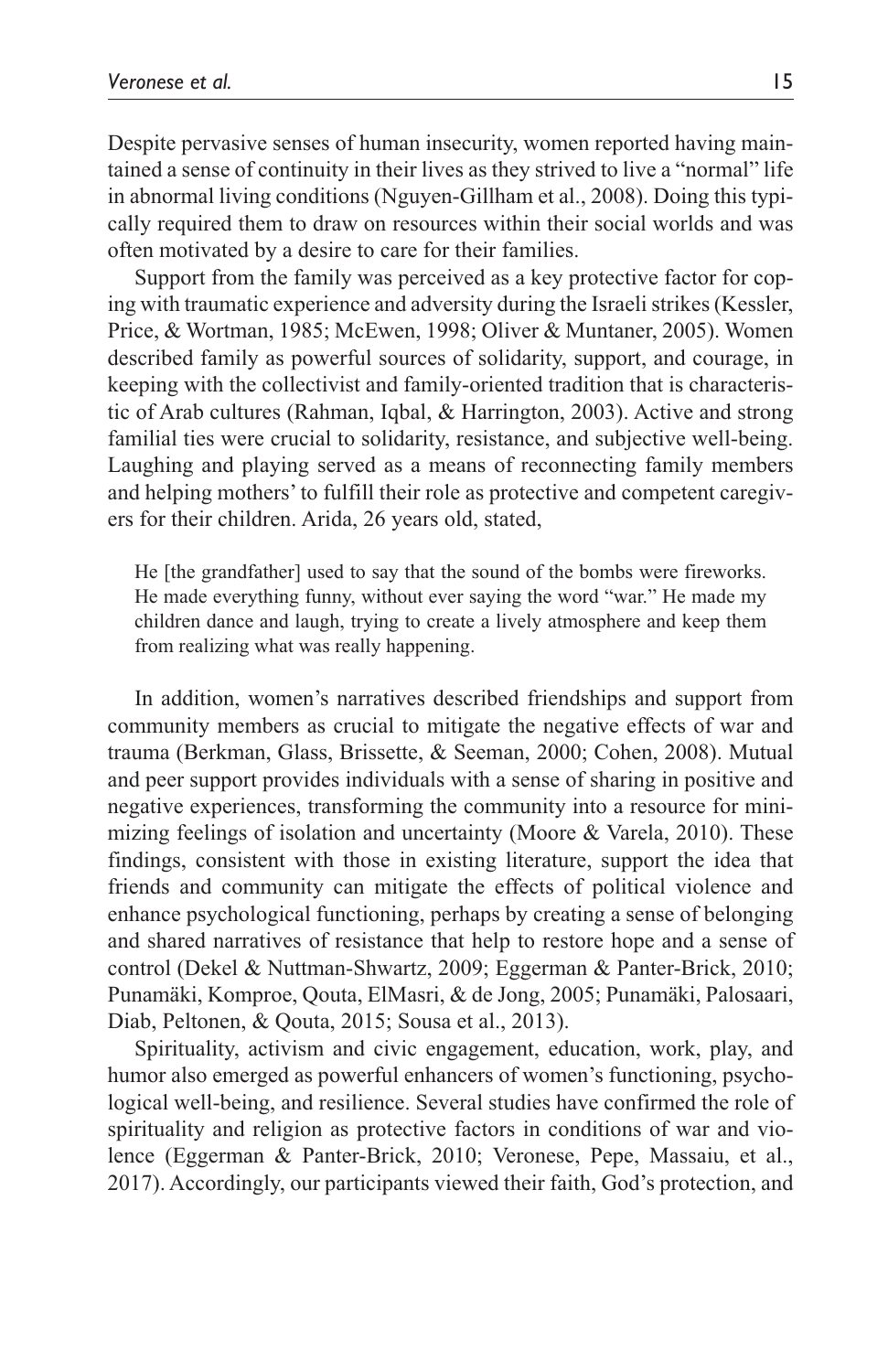spirituality more generally both as an intimate inner resource and powerful strategy for protecting themselves from the harmful effects of the war and as a means of uniting a community that had been fragmented by war, displacement, and multiple losses (Barber, 2001; Boothby, Wessells, & Strang, 2006). Again, related to spirituality, taking an active role in the community and battling to claim respect for basic human rights denied to them and to other people suffering from similar kinds of oppression, discrimination, and extreme violence increased the women's agency, acting as a buffer against fear and insecurity (Wexler, DiFluvio, & Burke, 2009). This reflects an enhanced sense of compassion and desire to engage in activism, particularly on behalf of others who are experiencing the same kind of situation. In fact, activism, along with spirituality, was a significant source of strength, sense of coherence, mastery of critical episodes, and dignity (Aggarwal, 2007; Nguyen-Gillham et al., 2008). Although this dimension emerged as a key protective factor for the participants, some downsides were reported. During the war, working for the community entailed being away from one's home and family. The husband of Doana (26 years old) worked in the humanitarian field and during bombing attacks was always out on the street helping: *I know he was a hero during the war. He was helping all the families, the community.*  But I was alone all the time. He was helping everyone but his own family. It *was terrible for me*.

In terms of internal factors, interviewees leveraged positive emotion and a sense of humor to deal with adversity and mitigate their levels of stress during attacks (Bonanno & Keltner, 1997; Bonanno, Noll, Putnam, O'Neill, & Trickett, 2003). Furthermore, in keeping with the literature, the women's education or teaching job offered psychological protection from the effects of the war and acted to enhance their psychological functioning and well-being (Khamis, 1993; Sousa et al., 2013). Most of the women stated their willingness to further their education as part of their ongoing professional development. In a context where women have no control over external events, having the possibility to work or keep on studying and furthering their education can be extremely important to them. This finding illustrates the important connections between the resources within one's environment and well-being, and is in keeping with the literature on well-being and quality of life which has demonstrated a strong association between economic status, work, and psychological well-being (Suh & Oishi, 2002; Veenhoven, 2002).

Finally, in keeping with the current literature, motherhood appeared to act as a risk factor when our participants perceived themselves as unable to protect their children (Mann et al., 1994). Some women reported feeling an overwhelming sense of responsibility for making their children as safe as possible, especially when they were temporarily separated from their husbands and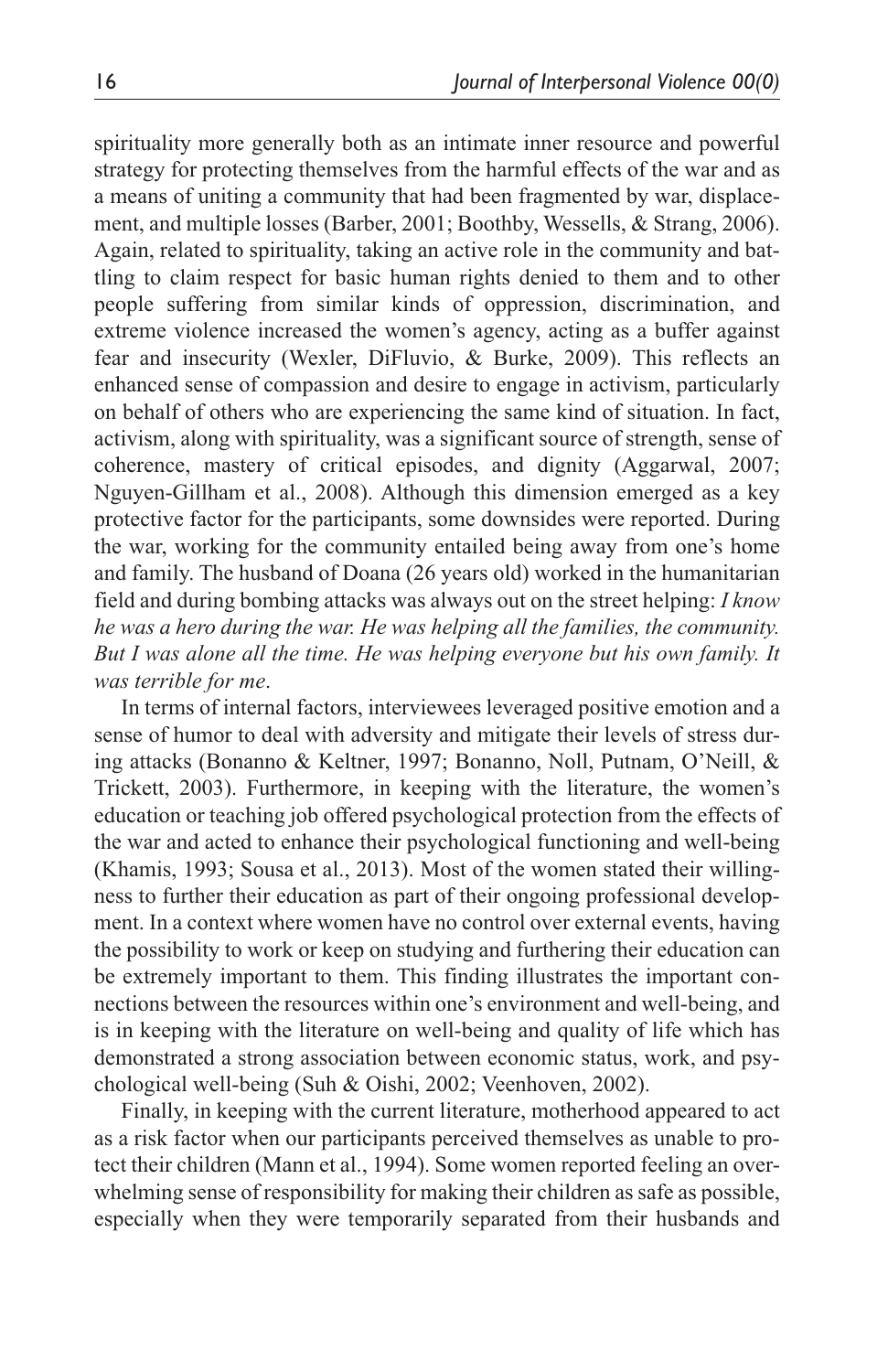other relatives. Most of the women reported that their duty as parents had become particularly salient during the war. They described this as an unexpected resource for their functioning as the need to help and protect their children encouraged them to mobilize psychological and physical resources. Despite ongoing conditions of danger and fear during wartimes, being committed to taking care of their children and looking after their needs helped the women to deal with traumatic war-related events. The dynamic of the maternal role as a protective factor appears all the more crucial if we compare mothers with women without children, who expressed, for example, the following: *I felt that if I had died nobody would have even noticed. I don't have children, nobody would have missed me, nobody needed me* (Lubna, 32 years old). The mother–child relationship emerged as a key contributor to functioning that fostered both subjective well-being and mutual support (Qouta et al., 2005). These findings seemed to confirm motherhood, parenting, and the presence of children as a protective factor and a source of resilience and agency for women dealing with armed conflicts (Brodsky et al., 2012; Katengwa, 2014; Robertson & Duckett, 2007).

# *Limitations of the Study*

We now examine the limitations of the present research. All our participants were women employed as teachers, whereas a large proportion of the female Palestinian population is unemployed and poorly educated. Thus, our sample may not be representative of the most disadvantaged population. However, despite this group of women being considered privileged, all of them were extremely exposed to the war events and the immediate consequences of the conflict aftermath, no matter their status. Displacement, house destruction, exposure to death, and direct life threats were diffuse experiences beyond socioeconomic class and level of education. In fact, during the 2014 war, no place was declared safe in Gaza, making our women group absolutely comparable with other less privileged groups. Further investigation could provide us with meaningful information about extremely disadvantaged strips of the population in Gaza. Women in our sample were not particularly privileged, but rather part of a middle to lower socioeconomic level. Thus, our results can be considered sufficiently explanatory of a large group of women in Gaza, although they are still not generalizable. Another limitation concerns cultural differences between the participants and the researchers. This gap was reduced by means of constant reflective dialogue with local key informants and scholars aimed at minimizing cultural bias and misinterpretations. In the future, mixed-method studies will be required so that we can triangulate our results, providing a more nuanced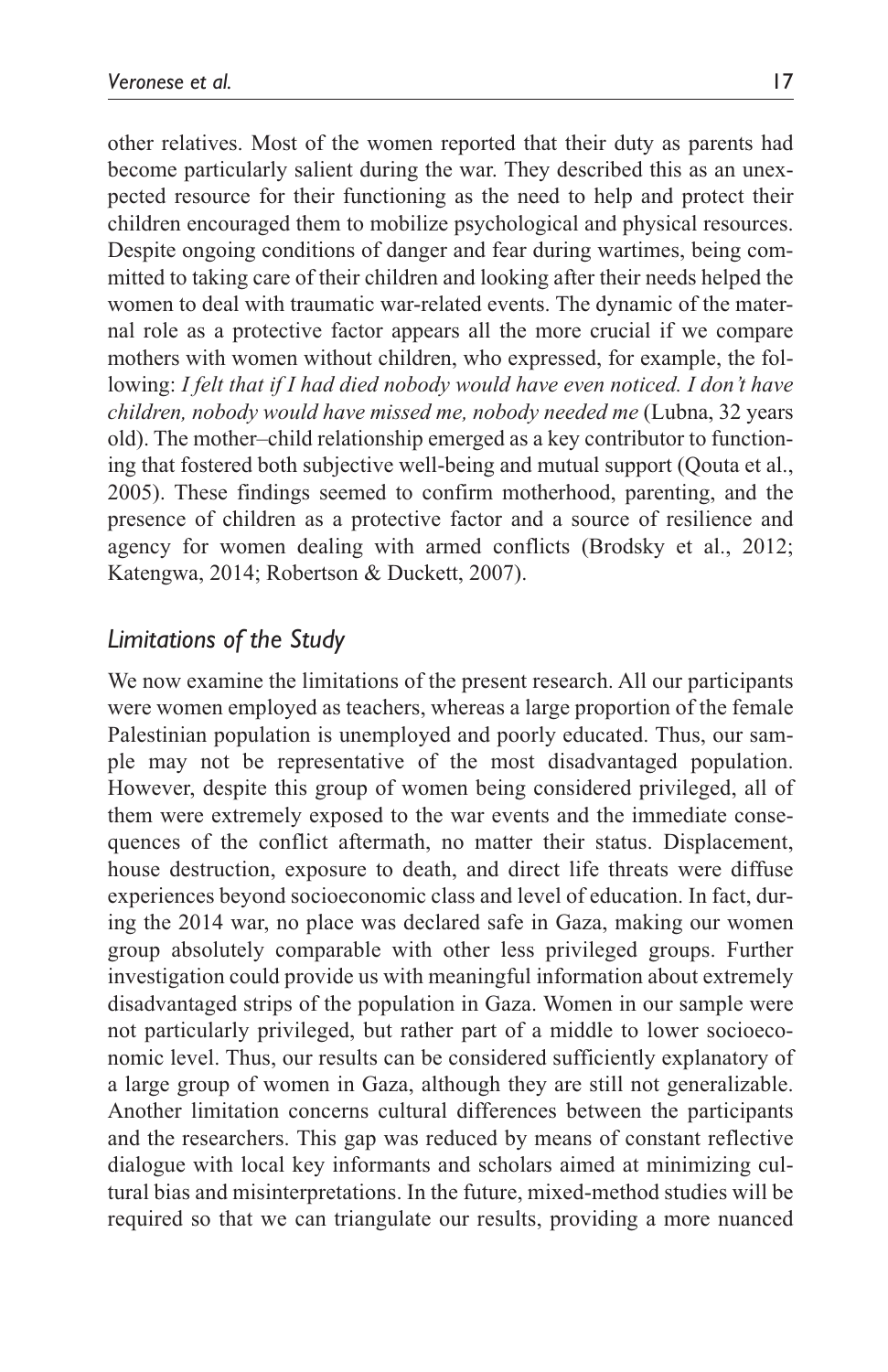and complete picture on the complex phenomenon of women and violence in Gaza Strip, and in general in Middle East. Further research in this field is needed if the role of women in the recovery processes of war-stricken communities and societies is to be fully explored and acknowledged.

Despite its limitations, our results appear to be well grounded in the cultural context, and our ecological perspective helps situate the results so that this study might offer unique insights into psychological well-being, agency, and skills of survival among women affected by war and political oppression. In so doing, we hope our findings offer insight into the vast amount of resources that women can mobilize within communities affected by severe military violence, if and when the international community can help to restore social justice and a time for healing.

## **Conclusion**

Women are conventionally viewed as a vulnerable group in the mainstream literature, and their coping abilities, survival skills, and agency have been consistently underestimated (Hilhorst et al., 2018). This stereotype of vulnerability, which science has often upheld, risks reinforcing a perspective that perpetuates a colonizing narrative wherein Palestinian women are deprived of agency and competence. Existing research thus might undermine findings related to gender-specific capacities for recovery and protection from extreme traumatization. In so doing, it may lead us to fail to grasp the far more nuanced framework of women's risk and resilience during armed conflict that emerges, for instance, from our work. Thus, the research reported here advances scientific knowledge on women's capabilities of facing extreme traumatic realities, as it challenges traditionally narrow conceptualizations of women as highly vulnerable objects with diminished competence, rather than as socially and politically situated subjects who draw on their environments to actively cope with hardships, fight against traumas, and nurture their own self-efficacy as they build functioning and survival skills within armed conflict. The main scope of our work has been, therefore, an attempt to feel the gap between literature that punctually detected weaknesses and risks on mental health in women victim of war and political violence (Friedman, 1992; Mankowski & Everett, 2016; Usta & Masterson, 2015), through providing a more nuanced perspective wherein we are better able to include competencies and strengths that can be harnessed to promote women's well-being in adversity. The picture emerging from this research highlights how Palestinian women are highly competent and active actors, who draw on internal and external resources, and aspects of their own identity to strengthen their resolve and resilience as they face considerable adversity. For example, our findings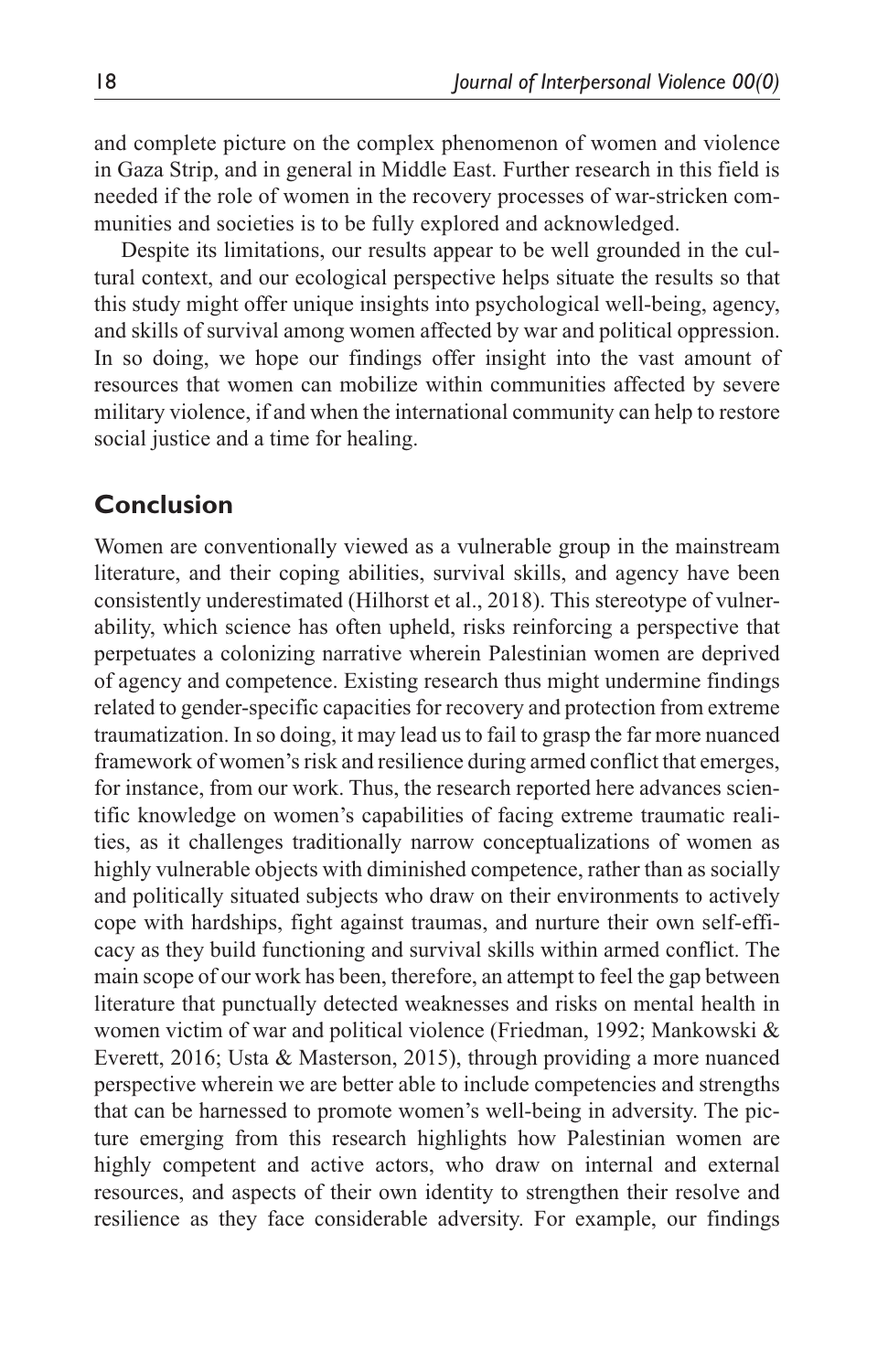suggest that motherhood can act as an effective protective factor when women are able to realize their individual and relational aspirations, reinforcing their sense of mastery over extremely dangerous and unpredictable life events. Being mothers who are in a position to benefit from social support, draw down economic and educational resources, access a shelter where they feel safe and protected, and guarantee their offspring and families a sufficiently safe and secure environment predetermines healthy psychological functioning in women, and consequently also their potential to deploy functional adjustment strategies and survival skills (Datzberger & Le Mat, 2018; Veronese, Pepe, Dagdukee, & Yaghi, 2018). Our findings thus add credence to frameworks that challenge gender stereotypes relegating women to the narrow culturally constructed role of at-risk, vulnerable victims, unable to manage their lives during disasters and crises (Fordham, 2004).

The complexity of an intractable conflict such as the Israeli/Palestinian one requires an approach that spans different levels of analysis, one that does not reduce suffering and resilience to mere individual cognitive and psychological reactions. Thus, our findings underline the complex socioecological shapes of the Palestinian social suffering, as well as the need to avoid dichotomizing women's psychological and emotional reactions into those that are "normal" and "abnormal" (Giacaman, 2017). As well, as our work demonstrates, we need to consider the multilevel ecology of women's suffering and their skills of survival, orienting our analysis away from a view that only prioritizes individual competencies, but rather values the cultural and political contexts that influence Palestinian lives (Giacaman, 2018). Socioecological theories help us to conceptualize resilience as a dynamic, multilevel construct that better reflects how people, including the women in our study, position themselves along a continuum of ease and disease, rather than solely thinking within the traditional classification of human functioning as normal *against* abnormal (Ungar, 2011a; Veronese, Pepe, Jaradah, et al., 2017).

In our exploratory survey, Palestinian women appeared to display a high level of functioning both before and after a devastating armed conflict, despite precarious and highly disrupted living conditions on Gaza due to the siege and political oppression that have been ongoing since 2006, and to which the entire Palestinian population is forcibly subjected (McNeely, Barber, Giacaman, Belli, & Daher, 2018). Our findings confirm women's suffering as part of the broader Palestinian "social suffering" characterizing the long-term traumatic living conditions of the communities in the region (Giacaman, 2017; Tawil, 2013). At the same time, findings from our study highlighted the social environment as a source of resilience. In so doing, our results suggest that intervention programs must be oriented at fostering women's resilience and mobilizing the ecological resources that can protect them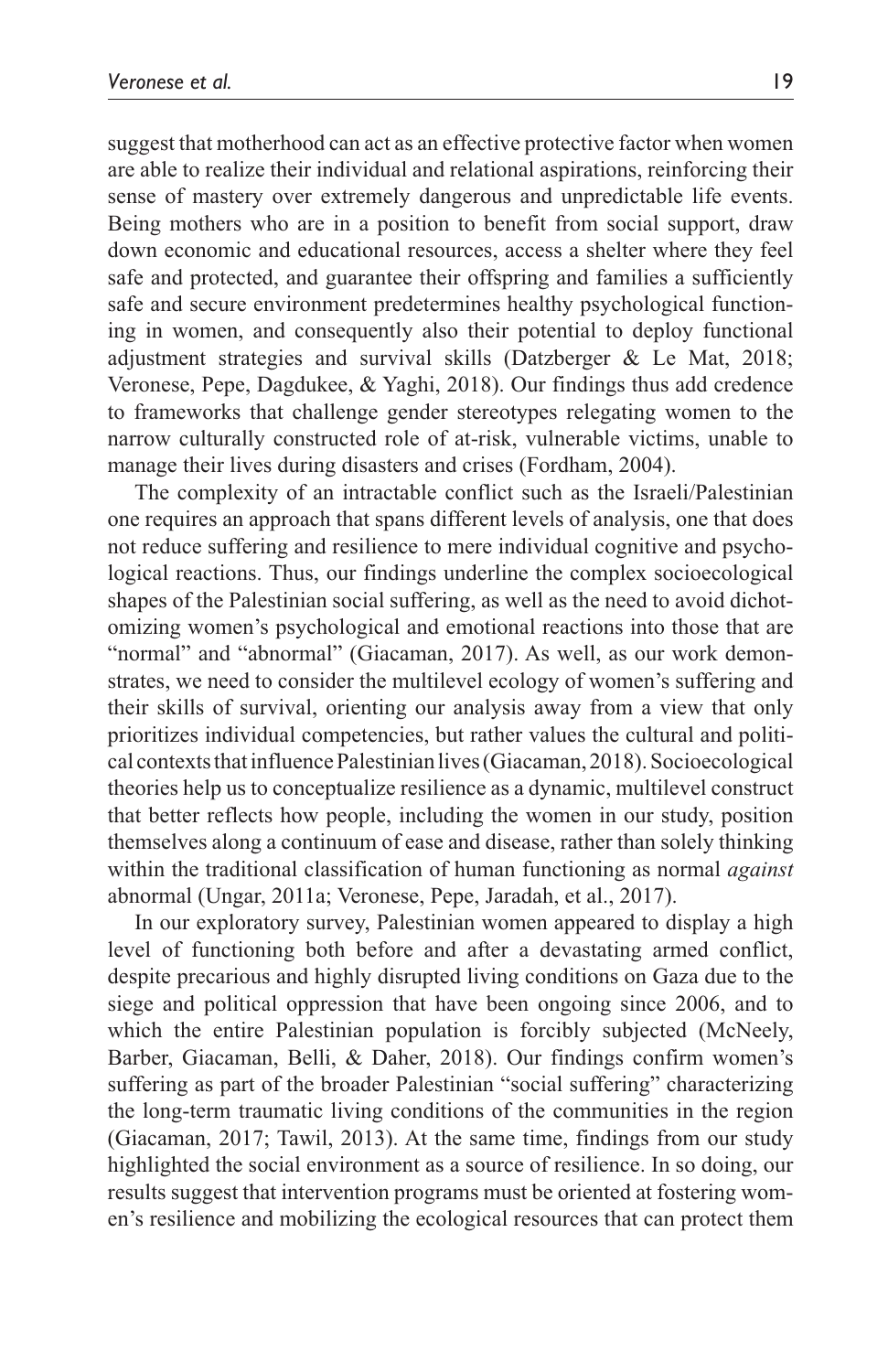at the individual, relational, and cultural levels. Hence, programs that focus exclusively on psychiatric symptoms increase the risk of iatrogenic effects. Interventions focused on global mental health need to be oriented to women rights, promoting their liberation, freedom, and advocacy (Diab et al., 2018).

In conclusion, our work contributes to the research on the agency that multiple groups demonstrate in opposing and confronting military violence, and the particular importance of understanding the social and political environment in the dynamic, ongoing process of building resilience (Kaufman & Williams, 2013; Rajasingham-Senanayake, 2004). In so doing, our findings underline the urgent need for fresh frameworks in approaching research on risk and resilience among populations affected by war and political oppression. Using a socioecological perspective rooted in critical understandings of resilience is particularly important to this end, as our study illustrates. In fact, models exclusively centered on vulnerability and dysfunctionality of diverse groups—such as women, children, or those affected by war and conflict around the globe—often run the risk of passivizing and victimizing these populations as our research undermines their competencies and unique contribution to their communities in wartimes. In contrast, our conclusions illustrate the need to conceptualize women in a community severely affected by extreme violence as central social actors, who actively and continually build resistance including through the engendered and culturally informed strategies they deploy for survival and resistance.

### **Declaration of Conflicting Interests**

The author(s) declared no potential conflicts of interest with respect to the research, authorship, and/or publication of this article.

### **Funding**

The author(s) received no financial support for the research, authorship, and/or publication of this article.

## **ORCID iD**

Guido Veronese **iD** <https://orcid.org/0000-0001-9681-8883>

### **References**

- Adams, R. E., & Boscarino, J. A. (2006). Predictors of PTSD and delayed PTSD after disaster: The impact of exposure and psychosocial resources. *The Journal of Nervous and Mental Disease*, *194*, 485-493.
- Addameer, Prisoner Support and Human Rights Association. (2017). *Imprisonment of women and girls* (Document). Retrieved from [http://www.addameer.org](http://www.addameer.org/printpdf/563) [/printpdf/563](http://www.addameer.org/printpdf/563)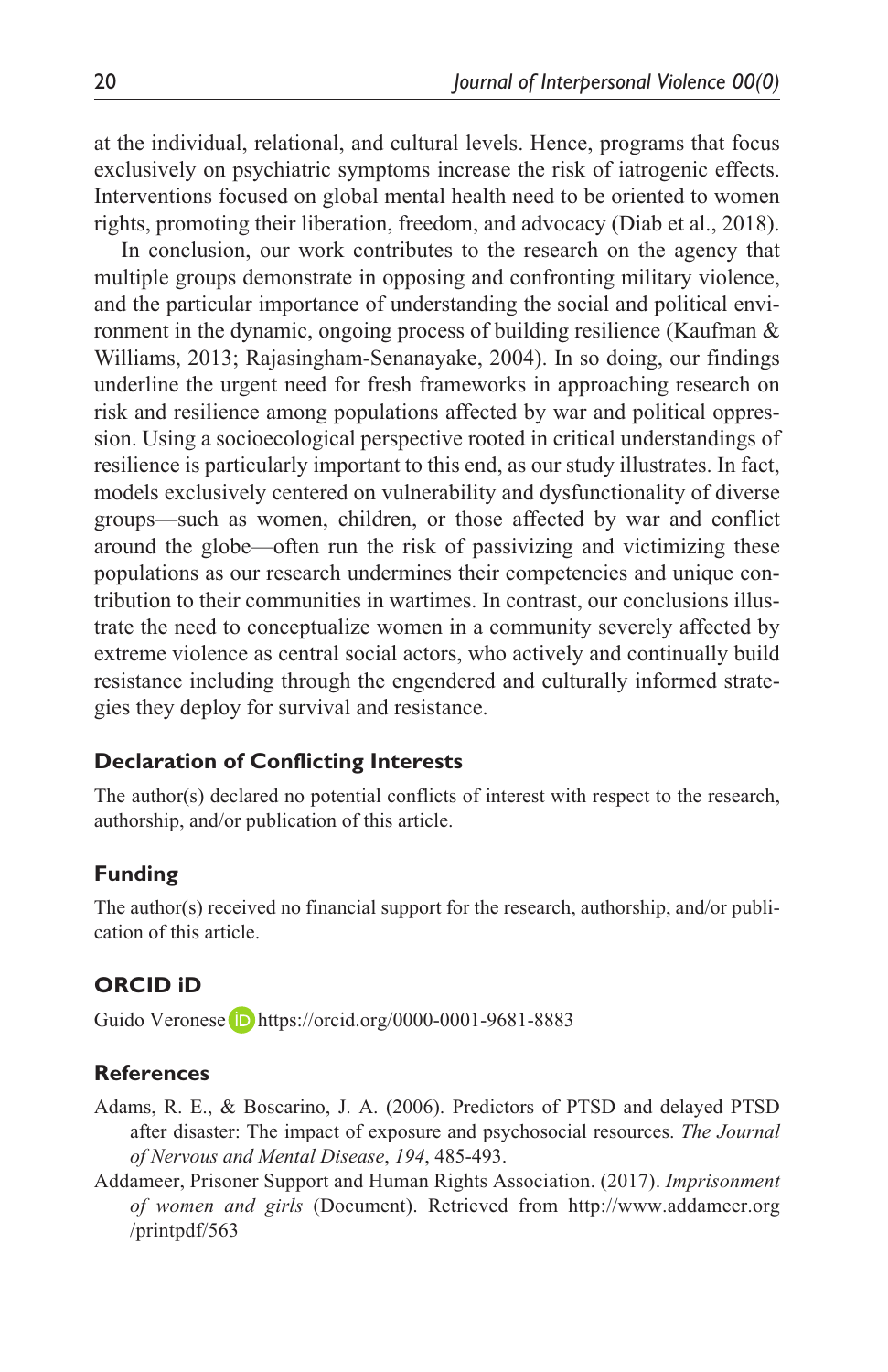- Aggarwal, N. K. (2007). Exploring identity, culture, and suffering with a Kashmiri Sikh refugee. *Social Science & Medicine*, *65*, 1654-1665.
- Ahern, J., Galea, S., Fernandez, W. G., Koci, B., Waldman, R., & Vlahov, D. (2004). Gender, social support, and posttraumatic stress in post-war Kosovo. *The Journal of Nervous and Mental Disease*, *192*, 762-770.
- Ajduković, M. (1996). Mothers' perception of their relationship with their children during displacement: A six-month follow-up. *Child Abuse Review*, *5*, 34-49.
- Akesson, B. (2008). Addressing the psychosocial needs of pregnant women affected by war: Program approaches and program gaps. *Refuge: Canada's Journal on Refugees*, *25*, 55-59.
- Akesson, B. (2014). "We may go, but this is my home": Experiences of domicide and resistance for Palestinian children and families. *Journal of Internal Displacement*, *4*, 9-22.
- Akesson, B. (2015). Holding everything together: Palestinians mothers under occupation. In T. Takseva & S. Sgoutas (Eds.), *Mothers Under fire: Mothering in conflict areas* (pp. 40-56). Bradford, Ontario, Canada: Demeter Press.
- Akesson, B., Bogossian, A., & Gokani, R. (2018). A model of paternal protection in the context of political violence: Insights from the occupied Palestinian territories. *International Social Work*. Advance online publication. doi:10.1177/0020872818798438
- Al Gasseer, N., Dresden, E., Keeney, G., & Warren, N. (2004). Status of women and children in complex humanitarian emergencies. *Journal of Midwifery and Women's Health*, *49*, 7-13.
- Allen, L. (2008). Getting by the occupation: How violence became normal during the Second Palestinian Intifada. *Cultural Anthropology*, *23*, 453-487.
- Annan, J., Blattman, C., Mazurana, D., & Carlson, R. (2009). *Women and girls at war: "Wives," mothers and fighters in the LRA*. Retrieved from [https://www](https://www.prio.org/utility/Download.ashx?x=146) [.prio.org/utility/Download.ashx?x=146](https://www.prio.org/utility/Download.ashx?x=146)
- Araya, M., Chotai, J., Komproe, I. H., & de Jong, J. T. (2007). Gender differences in traumatic life events, coping strategies, perceived social support and socio-demographics among post-conflict displaced persons in Ethiopia. *Social Psychiatry and Psychiatric Epidemiology*, *42*, 307-315.
- Baines, E. (2014). Forced marriage as a political project: Sexual rules and relations in the Lord's Resistance Army. *Journal of Peace Research*, *51*, 405-417.
- Barber, B. K. (2001). Political violence, social integration, and youth functioning: Palestinian youth from the Intifada. *Journal of Community Psychology*, *29*, 259-280.
- Barber, B. K. (2013). Annual research review: The experience of youth with political conflict-challenging notions of resilience and encouraging research refinement. *Journal of Child Psychology and Psychiatry, Allied Disciplines*, *54*, 461-473.
- Berkman, L. F., Glass, T., Brissette, I., & Seeman, T. E. (2000). From social integration to health: Durkheim in the new millennium. *Social Science & Medicine*, *51*, 843-857.
- Berman, H., Giron, E. R. I., & Marroquin, A. P. (2009). A narrative study of refugee women who have experienced violence in the context of war. *The Canadian Journal of Nursing Research*, *41*, 144-165.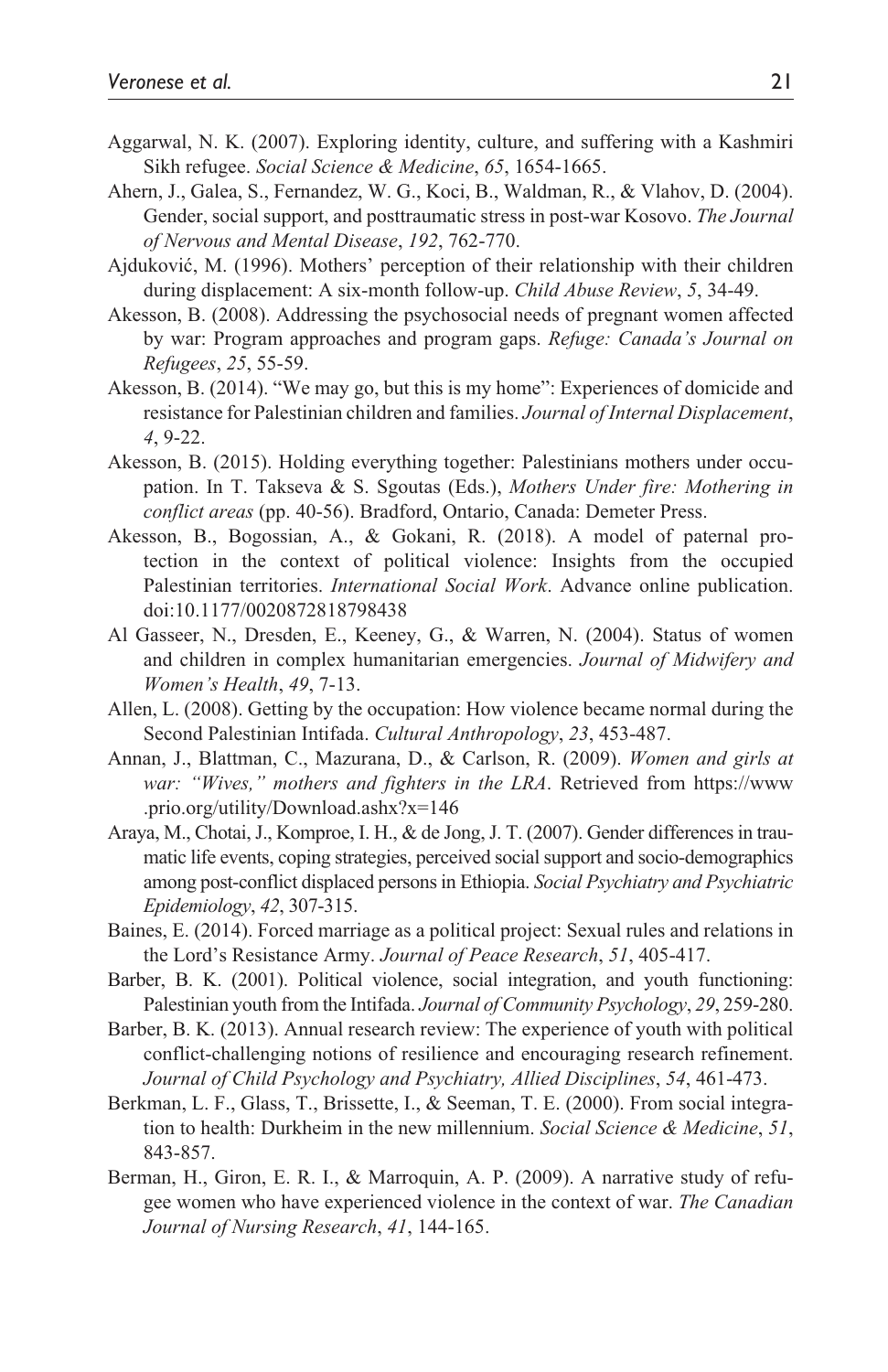Bernard, H. R. (2000). *Social research methods*. Thousand Oaks, CA: Sage.

- Bonanno, G. A., & Keltner, D. (1997). Facial expressions of emotion and the course of conjugal bereavement. *Journal of Abnormal Psychology*, *106*, 126-137.
- Bonanno, G. A., Noll, J. G., Putnam, F. W., O'Neill, M., & Trickett, P. (2003). Predicting the willingness to disclose childhood sexual abuse from measures of repressive coping and dissociative experiences. *Child Maltreatment*, *8*, 302-318.
- Boothby, N., Wessells, M., & Strang, A. (Eds.). (2006). *A world turned upside down: The social ecology of children and war*. New York, NY: Kumarian Press.
- Boyatzis, R. E. (1998). *Transforming qualitative information: Thematic content analysis and code development*. Thousand Oaks, CA: Sage.
- Brewin, C. R., Andrews, B., & Valentine, J. D. (2000). Meta-analysis of risk factors for posttraumatic stress disorder in trauma-exposed adults. *Journal of Consulting and Clinical Psychology*, *68*, 748-766.
- Brodsky, A. E., Talwar, G., Welsh, E. A., Scheibler, J. E., Backer, P., Portnoy, G. A., . . . Kline, E. (2012). The hope in her eyes: The role of children in Afghan women's resilience. *American Journal of Orthopsychiatry*, *82*, 358-366.
- Cairns, E., & Dawes, A. (1996). Children: Ethnic and political violence—A commentary. *Child Development*, *67*, 129-139.
- Calhoun, L. G., Cann, A., & Tedeschi, R. G. (2010). The posttraumatic growth model: Sociocultural considerations. In T. Weiss & R. Berger (Eds.), *Posttraumatic growth and culturally competent practice: Lessons learned from around the globe* (pp. 1-14). Hoboken, NJ: John Wiley.
- Carballo, M., Simic, S., & Zeric, D. (1996). Health in countries torn by conflict: Lessons from Sarajevo. *The Lancet*, *348*, 872-874.
- Cohen, E. (2008). Parenting in the throes of traumatic events. In D. Brom, R. Pat-Horencyzk, & J. Ford (Eds.), *Treating traumatized children, risk, resilience & recovery* (pp. 72-84). London, England: Routledge.
- Cohen, E., & Shulman, C. (2019). Mothers and toddlers exposed to political violence: Severity of exposure, emotional availability, parenting stress, and toddlers' behavior problems. *Journal of Child & Adolescent Trauma*, *12*, 131-140.
- Cohn, C. (2013). *Women and wars: Contested histories, uncertain futures*. Hoboken, NJ: John Wiley.
- Coulter, C., Persson, M., & Utas, M. (2008). *Policy Dialogue. Young female fighters in African wars: Conflict and its consequences*. Uppsala, Sweden: Nordiska Afrikainstitutet.
- Datzberger, S., & Le Mat, M. L. (2018). Just add women and stir? Education, gender and peacebuilding in Uganda. *International Journal of Educational Development*, *59*, 61-69.
- de Jong, J. T., Komproe, I. H., & Van Ommeren, M. (2003). Common mental disorders in post-conflict settings. *The Lancet*, *361*, 2128-2130.
- Dekel, R., & Nuttman-Shwartz, O. (2009). Posttraumatic stress and growth: The contribution of cognitive appraisal and sense of belonging to the country. *Health & Social Work*, *34*, 87-96.
- Dekel, R., & Nuttman-Shwartz, O. (2014). Being a parent and a helping professional in the ongoing shared traumatic reality in southern Israel. In R. Pat-Horenczyk,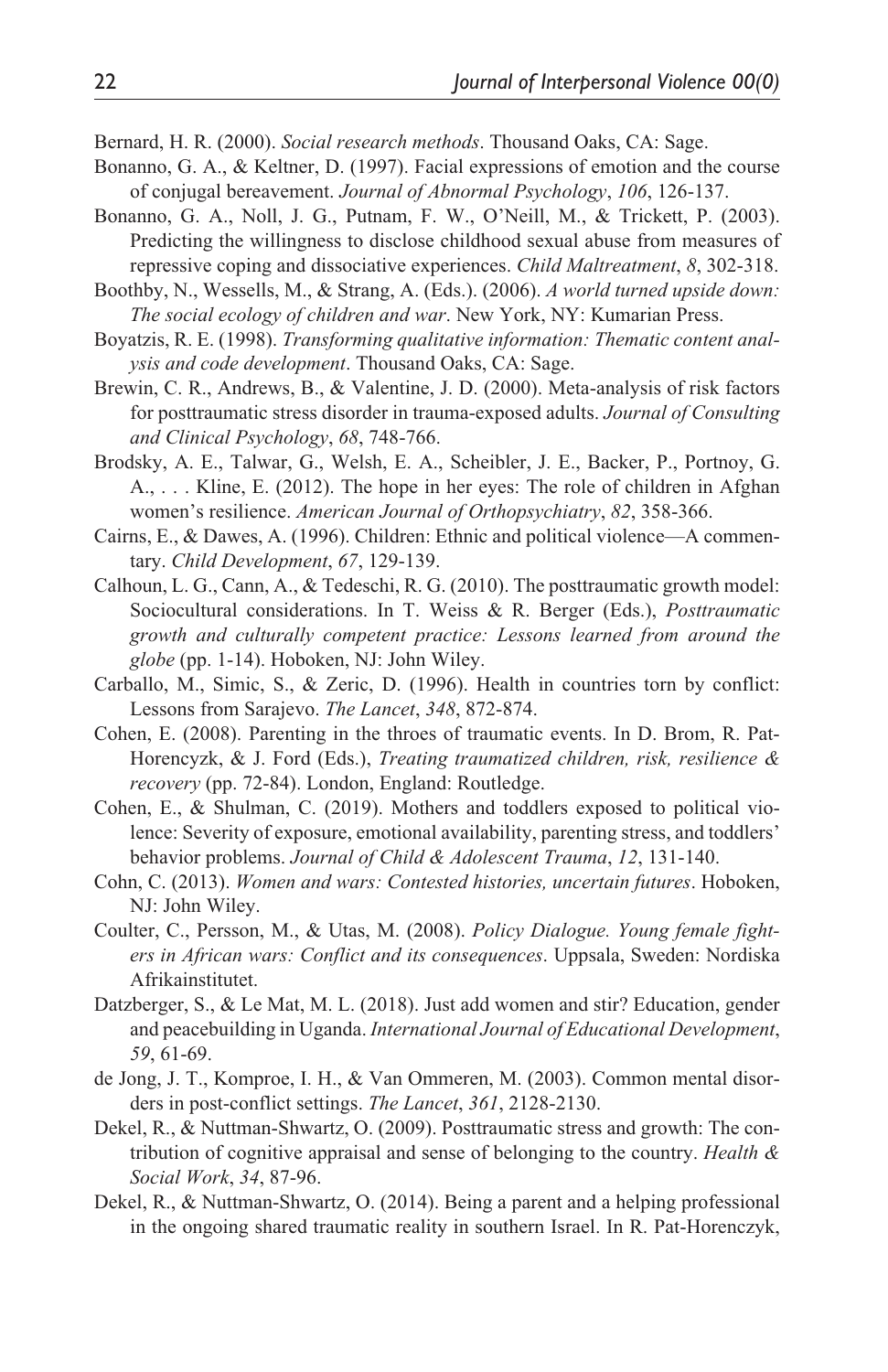D. Brom, & J. M. Vogel (Eds.), *Helping children cope with trauma: Individual, family and community perspectives* (pp. 224-240). London, England: Routledge.

- DeVries, A. C., Glasper, E. R., & Detillion, C. E. (2003). Social modulation of stress responses. *Physiology & Behavior*, *79*, 399-407.
- Diab, S. Y., Isosävi, S., Qouta, S. R., Kuittinen, S., & Punamäki, R. L. (2017). The protective role of maternal posttraumatic growth and cognitive trauma processing among Palestinian mothers and infants. *Infant Behavior and Development*, *19*, 463-486.
- Diab, M., Veronese, G., Jamei, Y. A., Hamam, R., Saleh, S., & Kagee, A. (2018). Community work in the ongoing crisis context of Gaza: Integrating a public health and human rights approach. *Australian and New Zealand Journal of Family Therapy*, *39*, 320-330.
- Duyvendak, J. W. (2011). *The politics of home*. Basingstoke, UK: Palgrave Macmillan.
- Eggerman, M., & Panter-Brick, C. (2010). Suffering, hope, and entrapment: Resilience and cultural values in Afghanistan. *Social Science & Medicine*, *71*, 71-83.
- Elbedour, S., Baker, A., Shalhoub-Kevorkian, N., Irwin, M., & Belmaker, R. H. (1999). Psychological responses in family members after the Hebron massacre. *Depression and Anxiety*, *9*, 27-31.
- Eytan, A., Gex-Fabry, M., Toscani, L., Deroo, L., Loutan, L., & Bovier, P. A. (2004). Determinants of postconflict symptoms in Albanian Kosovars. *The Journal of Nervous and Mental Disease*, *192*, 664-671.
- Fordham, M. (2004). Gendering vulnerability analysis: Towards a more nuanced approach. In G. Bankoff, G. Frerks, & D. Hillhorst (Eds.), *Mapping vulnerability: Disasters, development and people* (pp. 174-182). London, England: Earthscan.
- Friedman, A. R. (1992). Rape and domestic violence: The experience of refugee women. *Women & Therapy*, *13*, 65-78.
- Gale, L. A. (2006). The refugee "family": Child fostering and mobility among Sierra Leonean refugees. *International Journal of Sociology of the Family*, *32*, 273-288.
- Giacaman, R. (2017). Social suffering, the painful wounds inside. *American Journal of Public Health*, *107*, Article 357.
- Giacaman, R. (2018). Reframing public health in wartime: From the biomedical model to the "wounds inside." *Journal of Palestine Studies*, *47*, 9-27.
- Goodman, R. D., Vesely, C. K., Letiecq, B., & Cleaveland, C. L. (2017). Trauma and resilience among refugee and undocumented immigrant women. *Journal of Counseling & Development*, *95*, 309-321.
- Gustavsson, M., Oruut, J., & Rubenson, B. (2017). Girl soldiers with Lord's Resistance Army in Uganda fighting for survival: Experiences of young women abducted by LRA. *Children's Geographies*, *15*, 690-702. doi:10.1080/1473328 5.2017.1300233
- Hilhorst, D., Porter, H., & Gordon, R. (2018). Gender, sexuality, and violence in humanitarian crises. *Disasters*, *42*, s3-s16.
- Hirsch, T. L., & Lazar, A. (2012). Experiencing processes of growth: Coping and PTG among mothers who were exposed to rocket attacks. *Traumatology*, *18*, 50-60.
- Hobfoll, S. E., Hall, B. J., Canetti-Nisim, D., Galea, S., Johnson, R. J., & Palmieri, P. A. (2007). Refining our understanding of traumatic growth in the face of terrorism: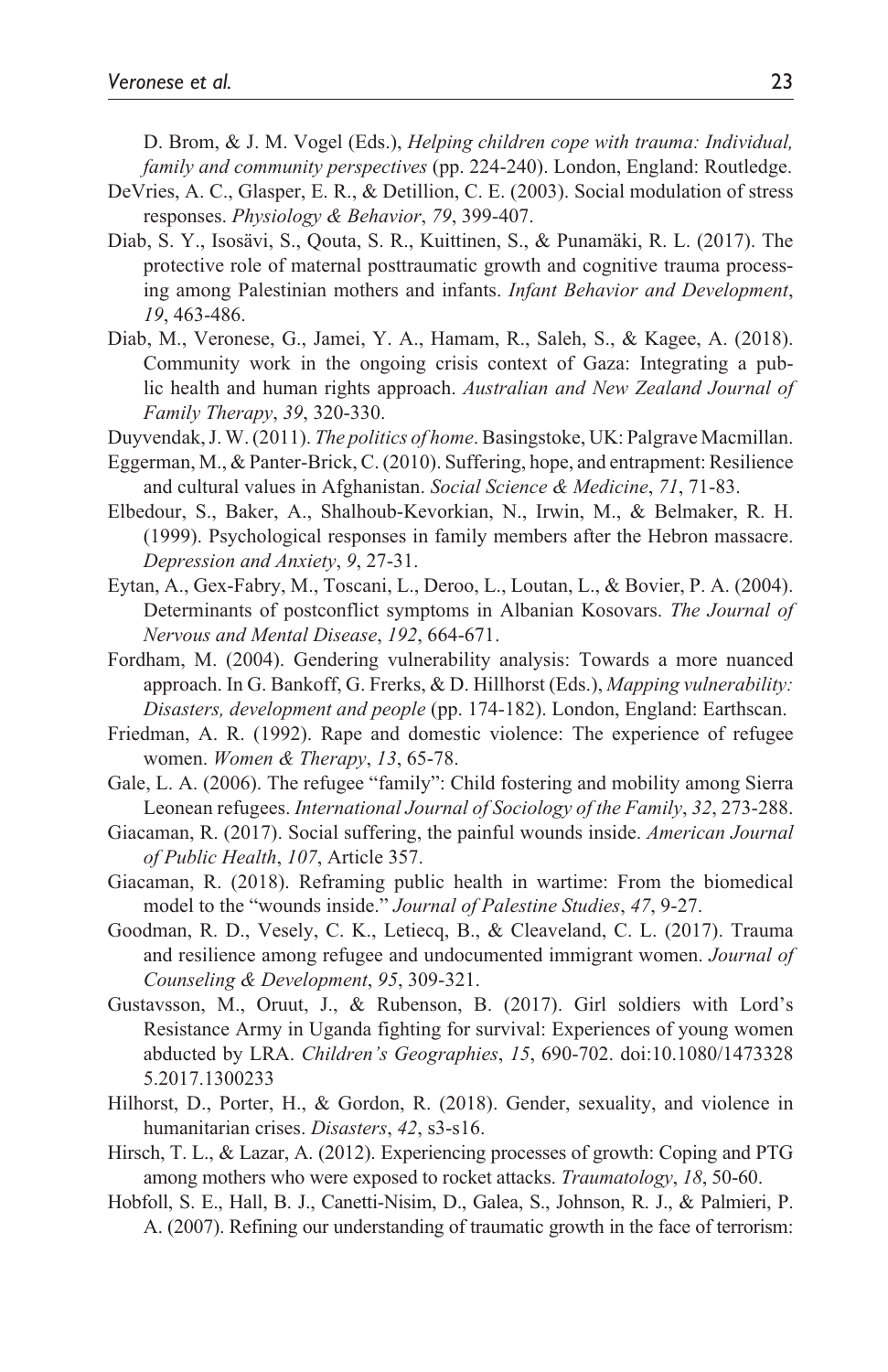Moving from meaning cognitions to doing what is meaningful. *Applied Psychology*, *56*, 345-366.

- Hobfoll, S. E., Mancini, A. D., Hall, B. J., Canetti, D., & Bonanno, G. A. (2011). The limits of resilience: Distress following chronic political violence among Palestinians. *Social Science & Medicine*, *72*, 1400-1408.
- Huebner, E. S., Hills, K. J., Sidall, J., & Gilman, R. (2014). Life satisfaction and schooling. In M. J. Furlong, R. Gilman, & E. S. Huebner (Eds.), *Handbook of Positive Psychology in Schools* (2nd ed., pp. 192-207). New York, NY: Routledge.
- Ibeanu, O. (2002). Healing and changing: The changing identity of women in the aftermath of the Ogoni crisis in Nigeria. In S. Meintjes, M. Turshen, & A. Pillay (Eds.), *The aftermath: Women in post-conflict transformation* (pp. 189-209). London, England: Zed Books.
- Johnson, P. (2010). Displacing Palestine: Palestinian householding in an era of asymmetrical war. *Politics & Gender*, *6*, 295-304.
- Johnson, P., & Kuttab, E. (2001). Where have all the women (and men) gone? Reflections on gender and the second Palestinian intifada. *Feminist Review*, *69*, 21-43.
- Kaitz, M., Levy, M., Ebstein, R., Faraone, S. V., & Mankuta, D. (2009). The intergenerational effects of trauma from terror: A real possibility. *Infant Mental Health Journal*, *30*, 158-179.
- Kantengwa, O. (2014). How motherhood triumphs over trauma among mothers with children from genocidal rape in Rwanda. *Journal of Social and Political Psychology*, *2*, 417-434.
- Kaspersen, M., Matthiesen, S. B., & Götestam, K. G. (2003). Social network as a moderator in the relation between trauma exposure and trauma reaction: A survey among UN soldiers and relief workers. *Scandinavian Journal of Psychology*, *44*, 415-423.
- Kaufman, J. P., & Williams, K. P. (2013). *Women at war, women building peace: Challenging gender norm*. Boulder, CO: Kumarian Press.
- Kessler, R. C., Price, R. H., & Wortman, C. B. (1985). Social factors in psychopathology: Stress, social support and coping processes. *Annual Review of Psychology*, *36*, 531-572.
- Khamis, V. (1993). Post-traumatic stress disorder among the injured of the Intifada. *Journal of Traumatic Stress*, *6*, 555-560.
- Khamis, V. (2000). *Political violence and the Palestinian family: Implications for mental health and well-being*. New York, NY: Haworth Maltreatment and Trauma Press.
- Kimhi, S., & Shamai, M. (2006). Are women at higher risk than men? Gender differences among teenagers and adults in their response to threat of war and terror. *Women & Health*, *43*(3), 1-19.
- Klasen, F., Oettingen, G., Daniels, J., Post, M., Adam, H., & Hoyer, C. (2010). Posttraumatic resilience in former Ugandan child soldiers. *Child Development*, *81*, 1096-1113.
- Kuttab, E., & Heilman, B. (2017). *Understanding Masculinities* (International Men and Gender Equality Survey—Middle East and North Africa [IMAGES —MENA]). Birzeit, Palestine: Institute of Women's Studies, Birzeit University. Retrieved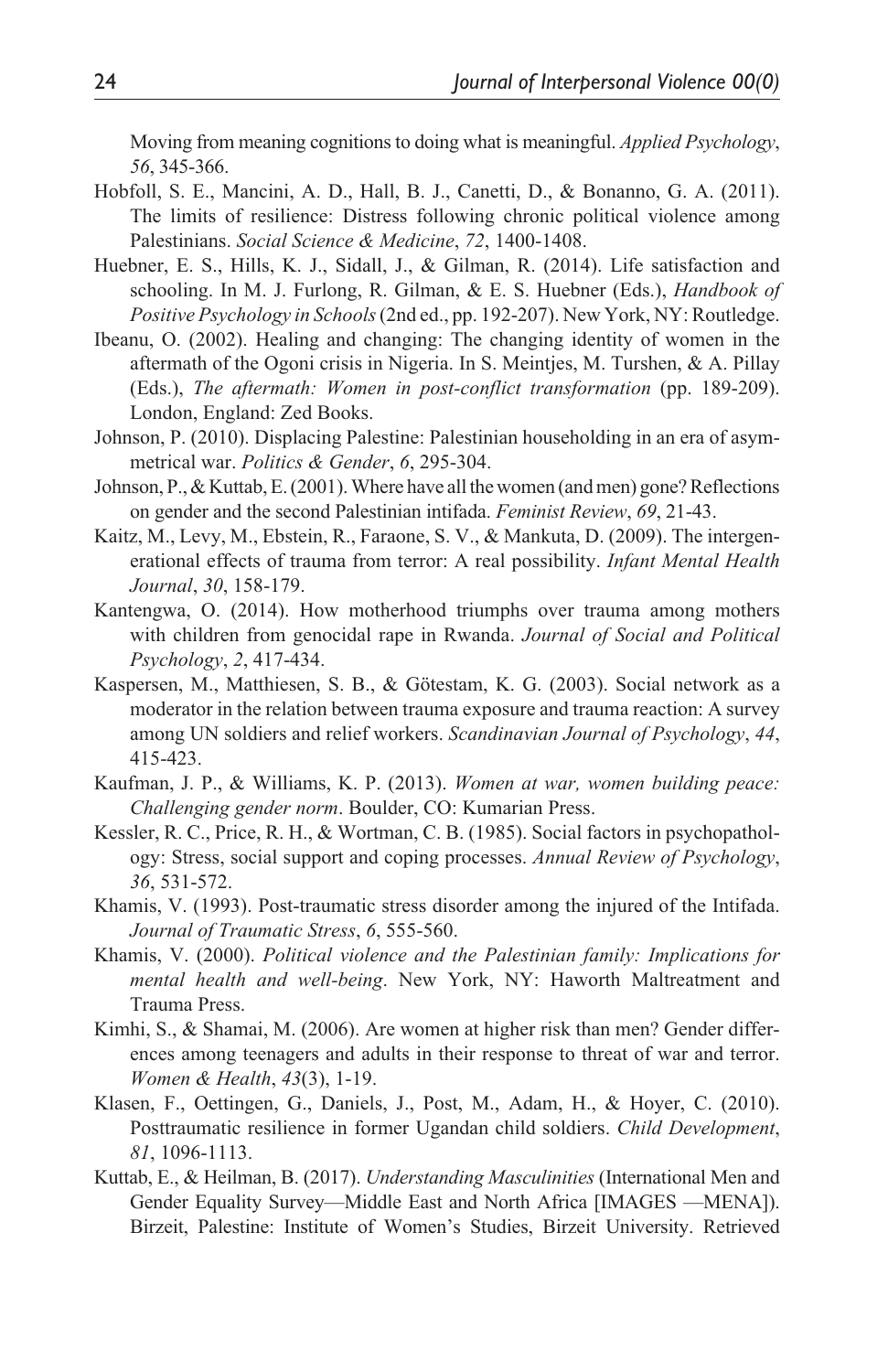from [https://promundoglobal.org/wp-content/uploads/2017/05/IMAGES-MENA](https://promundoglobal.org/wp-content/uploads/2017/05/IMAGES-MENA-Multi-Country-Report-EN-16May2017-web.pdf) [-Multi-Country-Report-EN-16May2017-web.pdf](https://promundoglobal.org/wp-content/uploads/2017/05/IMAGES-MENA-Multi-Country-Report-EN-16May2017-web.pdf)

- Lenette, C., Brough, M., & Cox, L. (2012). Everyday resilience: Narratives of single refugee women with children. *Qualitative Social Work*, *12*, 637-653.
- Lykes, M. B., Beristain, C. M., & Perez-Armioan, M. L. C. (2007). Political violence, impunity, and emotional climate in Maya communities. *Journal of Social Issues*, *63*, 369-385.
- Mann, E., Ikeda, Y., Mueller, C., Takahashi, A., Tao, K. T., Humris, E., . . . Chan, D. (1994). Cross-cultural differences in rating hyperactive disruptive behaviors in children. *American Journal of Psychiatry*, *149*, 1539-1542.
- Mankowski, M., & Everett, J. E. (2016). Women service members, veterans, and their families: What we know now. *Nurse Education Today*, *47*, 23-28.
- Masten, A. S. (2001). Ordinary magic: Resilience processes in development. *American Psychologist*, *56*, 227-238.
- Masten, A. S., & Obradovic, J. (2008). Disaster preparation and recovery: Lessons from research on resilience in human development. *Ecology and Society*, *13*(1), Article 9.
- McEwen, B. S. (1998). Stress, adaptation, and disease. Allostasis and allostatic load. *Annals of the New York Academy of Sciences*, *1*, 33-44.
- McNeely, C. A., Barber, B. K., Giacaman, R., Belli, R. F., & Daher, M. (2018). Longterm health consequences of movement restrictions for Palestinians, 1987-2011. *American Journal of Public Health*, *108*, 77-83.
- Michultka, D., Blanchard, E. B., & Kalous, T. (1998). Responses to civilian war experiences: Predictors of psychological functioning and coping. *Journal of Traumatic Stress*, *11*, 571-577.
- Miller, K. E., & Rasmussen, A. (2017). The mental health of civilians displaced by armed conflict: An ecological model of refugee distress. *Epidemiology and Psychiatric Sciences*, *26*, 129-138.
- Miller, W. L., & Crabtree, B. F. (1999). Primary care research: A multimethod typology and qualitative road map. In B. J. Crabtree & W. L. Miller (Eds.), *Doing qualitative research* (Vol. 3, pp. 3-30). Newbury Park, CA: Sage.
- Mollica, R. F., & Caspi-Yavin, Y. (1991). Measuring torture and torture-related symptoms. *Psychological Assessment: A Journal of Consulting and Clinical Psychology*, *3*, 581-587.
- Moore, K. W., & Varela, R. E. (2010). Correlates of long-term posttraumatic stress symptoms in children following Hurricane Katrina. *Child Psychiatry & Human Development*, *41*, 239-250.
- Morina, N., & Ford, J. D. (2008). Complex sequelae of psychological trauma among Kosovar civilian war victims. *International Journal of Social Psychiatry*, *54*, 425-436.
- Murphy, K. M., Rodrigues, K., Costigan, J., & Annan, J. (2017). Raising children in conflict: An integrative model of parenting in war. *Peace and Conflict: Journal of Peace Psychology*, *23*, 46-57.
- Nguyen-Gillham, V., Giacaman, R., Naser, G., & Boyce, W. (2008). Normalising the abnormal: Palestinian youth and the contradictions of resilience in protracted conflict. *Health & Social Care in the Community*, *16*, 291-298.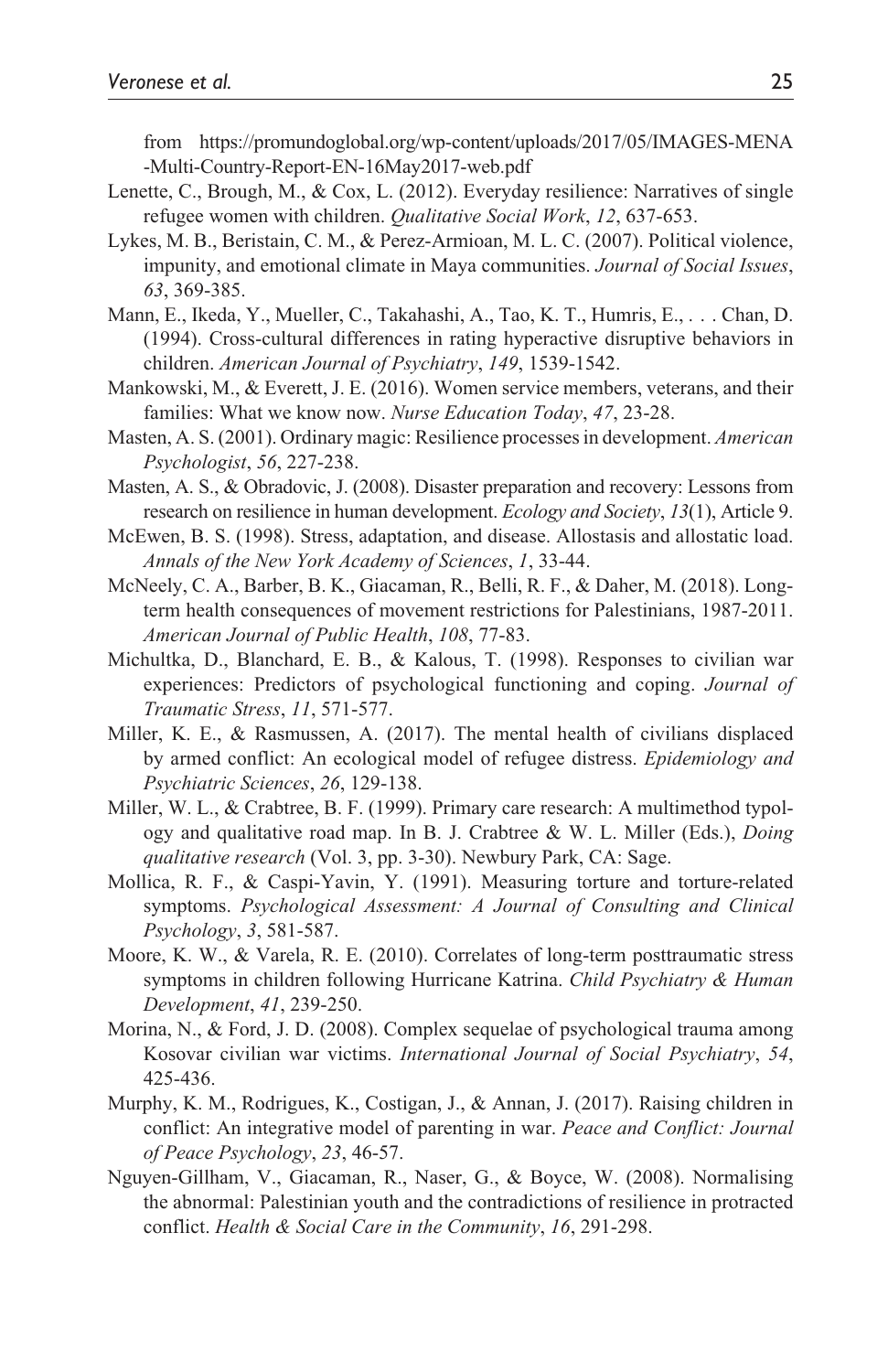- Oliver, M. N., & Muntaner, C. (2005). Researching health inequities among African Americans: The imperative to understand social class. *International Journal of Health Services*, *35*, 485-498.
- Patterson, J. M. (2002). Understanding family resilience. *Journal of Clinical Psychology*, *58*, 233-246.
- Pavlish, C. (2005). Action responses of Congolese refugee women. *Journal of Nursing Scholarship*, *37*, 10-17.
- Peteet, J. (1997). Icons and militants: Mothering in the danger zone. *Journal of Women in Culture and Society*, *23*, 103-129.
- Pfefferbaum, R. L., & Klomp, R. W. (2013). Community resilience, disasters, and the public's health. In F. Murphy (Ed.), *Community engagement, organization, and development for public health practice* (pp. 275-298). Amsterdam, The Netherlands: Springer.
- Plümper, T., & Neumayer, E. (2006). The unequal burden of war: The effect of armed conflict on the gender gap in life expectancy. *International Organization*, *60*, 723-754.
- Punamäki, R.-L. (2006). Resiliency in conditions of war and military violence: Preconditions and developmental processes. In E. M. Garralda & M. Flament (Eds.), *Working with Children and Adolescents. An Evidence-Based Approach to Risk and Resilience* (pp. 129-177). New York, NY: Jan Aronson.
- Punamäki, R. L., Komproe, I. H., Qouta, S., Elmasri, M., & de Jong, J. T. (2005). The role of peritraumatic dissociation and gender in the association between trauma and mental health in a Palestinian community sample. *The American Journal of Psychiatry*, *162*, 545-551.
- Punamäki, R. L., Palosaari, E., Diab, M., Peltonen, K., & Qouta, S. R. (2015). Trajectories of posttraumatic stress symptoms (PTSS) after major war among Palestinian children: Trauma, family-and child-related predictors. *Journal of Affective Disorders*, *172*, 133-140.
- Punamäki, R.-L., Qouta, S., Miller, T., & El Sarraj, E. (2011). Who are the resilient children in conditions of military violence? Family- and child-related factors in a Palestinian community sample. *Peace and Conflict*, *17*, 389-416.
- Qouta, S., Punamäki, R. L., & El Sarraj, E. (2005). Mother-child expression of psychological distress in war trauma. *Clinical Child Psychology and Psychiatry*, *10*, 135-156.
- Rahman, A., Iqbal, Z., & Harrington, R. (2003). Life events, social support and depression in childbirth: Perspectives from a rural community in the developing world. *Psychological Medicine*, *33*, 1161-1167.
- Rajasingham-Senanayake, D. (2004). Between reality and representation: Women's agency in war and post-conflict Sri Lanka. *Cultural Dynamics*, *16*, 141-168.
- Rehn, E., & Sirleaf, E. J. (2002). *Progress of World's Women: Vol. 1. Women, war and peace*. New York, NY: United Nations Development Fund for Women.
- Richter-Devroe, S. (2011). Palestinian women's everyday resistance: Between normality and normalisation. *Journal of International Women's Studies*, *12*, 32-46.
- Robertson, C. L., & Duckett, L. (2007). Mothering during war and postwar in Bosnia. *Journal of Family Nursing*, *13*, 461-483.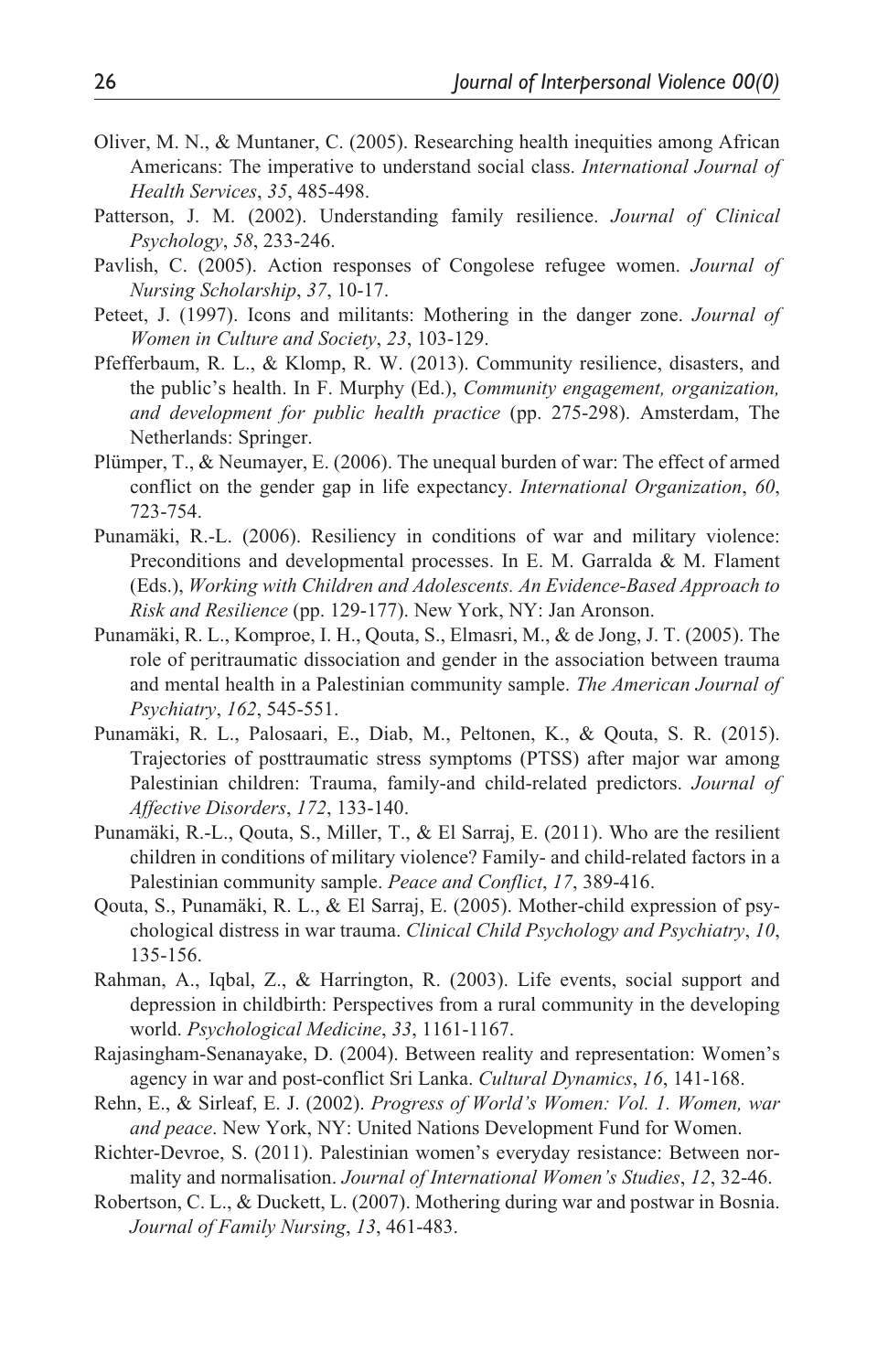- Rutter, M. (1985). Resilience in the face of adversity. Protective factors and resistance to psychiatric disorder. *The British Journal of Psychiatry*, *147*, 598-611.
- Ryan, C. (2015). Everyday resilience as resistance: Palestinian women practicing sumud. *International Political Sociology*, *9*, 299-315.
- Salmon, K., & Bryant, R. A. (2002). Posttraumatic stress disorder in children: The influence of developmental factors. *Clinical Psychology Review*, *22*, 163-188.
- Saunders, M., Lewis, P., & Thornhill, A. (2012). *Research methods for business students*. London, England: Bookseller Publications.
- Seeman, T. E. (1996). Social ties and health: The benefits of social integration. *Annals of Epidemiology*, *6*, 442-451.
- Shachar-Dadon, A., Gueron-Sela, N., Weintraub, Z., Maayan-Metzger, A., & Leshem, M. (2017). Pre-conception war exposure and mother and child adjustment 4 years later. *Journal of Abnormal Child Psychology*, *45*, 131-142.
- Shalhoub-Kevorkian, N. (2003). Liberating voices: The political implications of Palestinian mothers narrating their loss. *Women's Studies International Forum*, *26*, 391-407.
- Shalhoub-Kevorkian, N. (2006). Counter-spaces as resistance in conflict zones: Palestinian women recreating a home. *Journal of Feminist Family Therapy*, *17*, 109-141.
- Smith, P., Perrin, S., Yule, W., & Rabe-Hesketh, S. (2001). War exposure and maternal reactions in the psychological adjustment of children from Bosnia-Herzegovina. *The Journal of Child Psychology and Psychiatry and Allied Disciplines*, *42*, 395-404.
- Solomon, Z., Gelkopf, M., & Bleich, A. (2005). Is terror gender-blind? Gender differences in reaction to terror events. *Social Psychiatry and Psychiatric Epidemiology*, *40*, 947-954.
- Sousa, C. A. (2013). Political violence, health, and coping among Palestinian women in the West Bank. *American Journal of Orthopsychiatry*, *83*, 505-519.
- Sousa, C. A., Haj-Yahia, M. M., Feldman, G., & Lee, J. (2013). Individual and collective dimensions of resilience within political violence. *Trauma, Violence, & Abuse*, *14*, 235-254.
- Sousa, C. A., Kemp, S., & El-Zuhairi, M. (2014). Dwelling within political violence: Palestinian women's narratives of home, mental health, and resilience. *Health & Place*, *30*, 205-214.
- Suarez, E. B. (2013). Two decades later: The resilience and post-traumatic responses of Indigenous Quechua girls and adolescents in the aftermath of the Peruvian armed conflict. *Child Abuse & Neglect*, *37*, 200-210.
- Suarez, E. B. (2015). Surviving juntas (together): Lessons of resilience of indigenous Quechua women in the aftermath of conflict in Peru. *Intervention*, *13*, 6-18.
- Suarez, E. B., & Suarez, C. (2016). The memorialisation of narratives and sites among indigenous women in Ayacucho: Resilience in the aftermath of mass violence and atrocities. *Resilience*, *4*, 98-115.
- Suárez-Orozco, C., & Qin, D. B. (2006). Gendered perspectives in psychology: Immigrant origin youth. *International Migration Review*, *40*, 165-198.
- Suh, E. M., & Oishi, S. (2002). Subjective well-being across cultures. *Online Readings in Psychology and Culture*, *10*(1). doi:10.9707/2307-0919.1076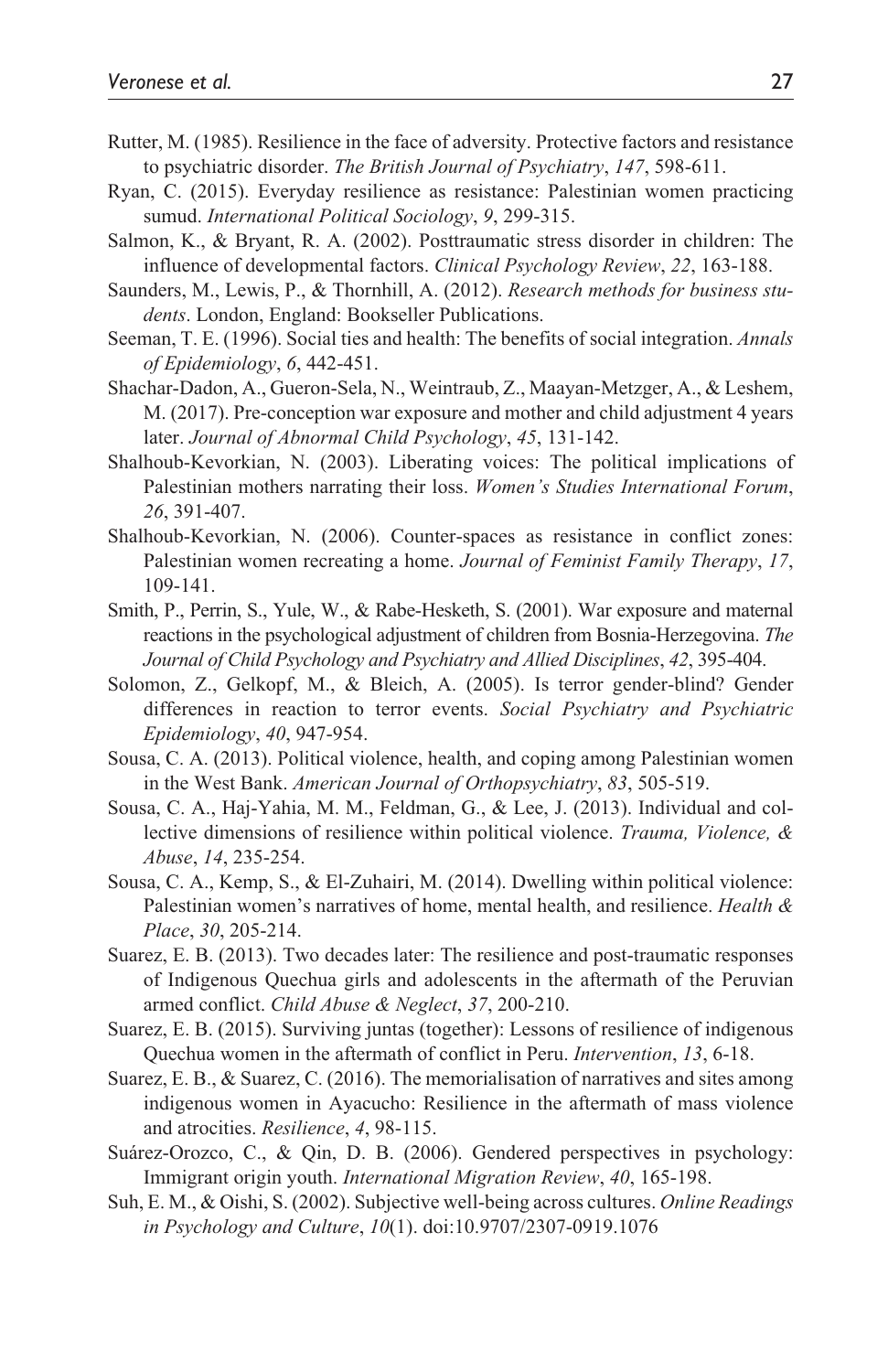- Tawil, S. (2013). No end in sight: Moving towards a social justice framework for mental health in continuous conflict settings. *Intervention*, *11*, 24-36. doi:10.1097/ WTF.0b013e32836016fe
- Ungar, M. (2011a). Community resilience for youth and families: Facilitative physical and social capital in contexts of adversity. *Children and Youth Services Review*, *33*, 1742-1748.
- Ungar, M. (2011b). The social ecology of resilience: Addressing contextual and cultural ambiguity of a nascent construct. *American Journal of Orthopsychiatry*, *81*(1), 1-17.
- Ungar, M. (2012). Social ecologies and their contribution to resilience. In M. Ungar (Ed.), *The social ecology of resilience: A handbook* (pp. 13-31). New York, NY: Springer.
- United Nation Office for the Coordination of Humanitarian Affairs. (2017). Retrieved from <https://www.ochaopt.org/theme/destruction-of-property>
- United Nations. (2014). Retrieved from [https://www.un.org/press/en/2014/gaspd574.](https://www.un.org/press/en/2014/gaspd574.doc.htm) [doc.htm](https://www.un.org/press/en/2014/gaspd574.doc.htm)
- United Nations Entity for Gender Equality and the Empowerment of Women (UNEGEW). (2013). *Domestic workers count too: Implementing protections for domestic workers [Briefing kit]*. Retrieved from [http://www.unwomen](http://www.unwomen.org/-/media/headquarters/attachments/sections/library/publications/2013/3/unwomen_iutc_factsheets%20pdf.pdf?la=en&vs=5930) [.org/-/media/headquarters/attachments/sections/library/publications/2013/3](http://www.unwomen.org/-/media/headquarters/attachments/sections/library/publications/2013/3/unwomen_iutc_factsheets%20pdf.pdf?la=en&vs=5930) [/unwomen\\_iutc\\_factsheets%20pdf.pdf?la=en&vs=5930](http://www.unwomen.org/-/media/headquarters/attachments/sections/library/publications/2013/3/unwomen_iutc_factsheets%20pdf.pdf?la=en&vs=5930)
- United Nations for Women. (2017). Retrieved from [http://www.un.org/womenwatch](http://www.un.org/womenwatch/daw/cedaw/cedaw.htm) [/daw/cedaw/cedaw.htm](http://www.un.org/womenwatch/daw/cedaw/cedaw.htm)
- United Nations Research Institute for Social Development. (2005). *Gender equality: Striving for justice in an unequal world*. Geneva, Switzerland: Author.
- Usta, J., Farver, J. A. M., & Zein, L. (2008). Women, war, and violence: Surviving the experience. *Journal of Women's Health*, *17*, 793-804.
- Usta, J., & Masterson, A. R. (2015). Women and health in refugee settings: The case of displaced Syrian women in Lebanon. In Y. K. Djamba & S. R. Kimuna (Eds.), *Gender-based violence* (pp. 119-143). Cham, Switzerland: Springer.
- Veenhoven, R. (2002). Why social policy needs subjective indicators. In M. R. Hagerty, J. Vogel, & V. Møller (Eds.), *Assessing quality of life and living conditions to guide national policy* (pp. 33-45). Cham, Switzerland: Springer.
- Veronese, G., & Castiglioni, M. (2015). "When the doors of Hell close": Dimensions of well-being and positive adjustment in a group of Palestinian children living amidst military and political violence. *Childhood*, *22*, 6-22.
- Veronese, G., Pepe, A., Dagdukee, J., & Yaghi, S. (2018). Teaching in conflict settings: Dimensions of subjective wellbeing in Arab teachers living in Israel and Palestine. *International Journal of Educational Development*, *61*, 16-26.
- Veronese, G., Pepe, A., Jaradah, A., Murannak, F., & Hamdouna, H. (2017). "We must cooperate with one another against the Enemy": Agency and activism in school-aged children as protective factors against ongoing war trauma and political violence in the Gaza Strip. *Child Abuse & Neglect*, *70*, 364-376.